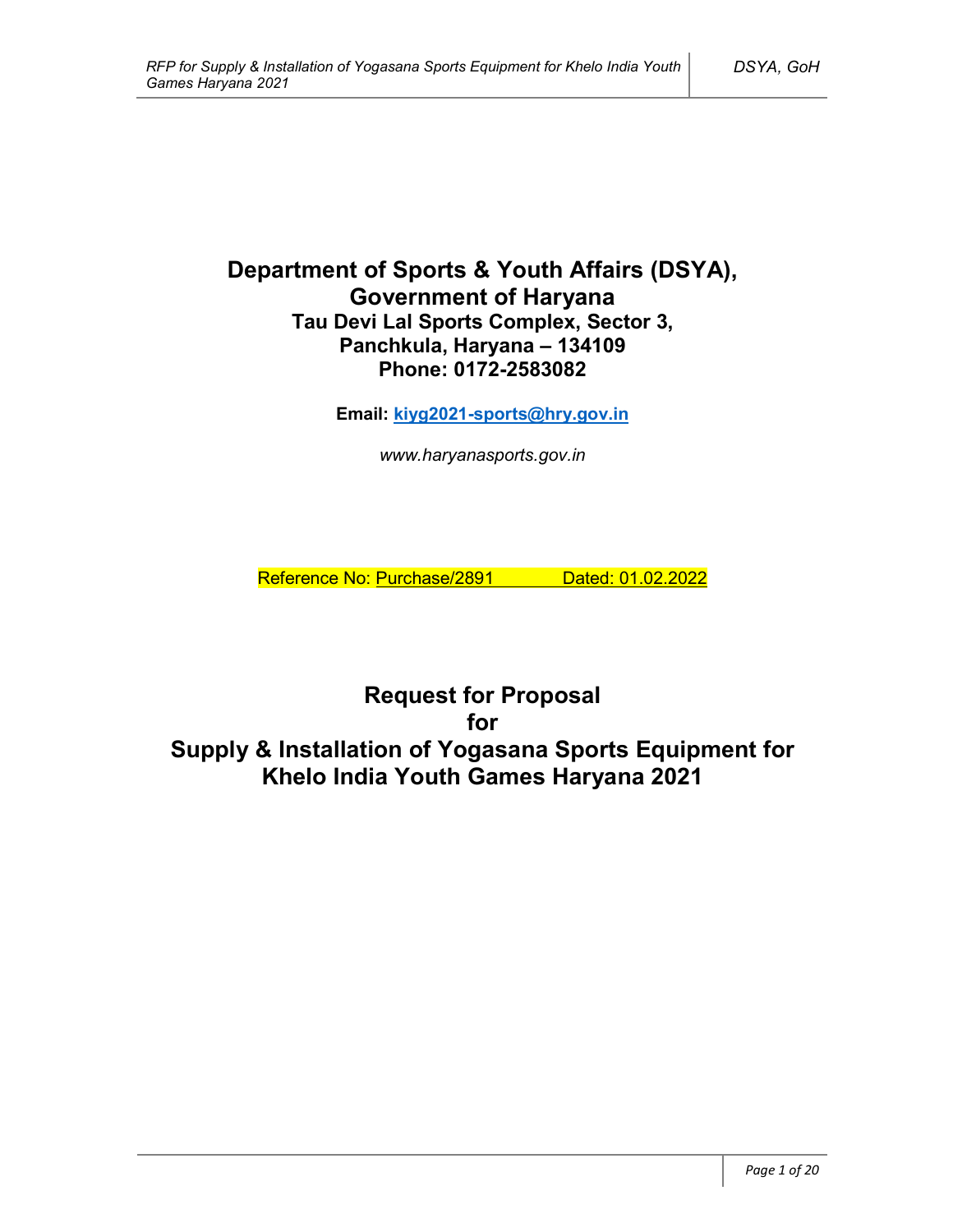**Department of Sports & Youth Affairs (DSYA), Government of Haryana Tau Devi Lal Sports Complex, Sector 3 Panchkula, Haryana – 134109**

> Email: kiyg2021-sports@hry.gov.in www.sportsharyana.gov.in

#### **RFP No.: Purchase/2891. Dated: 01.02.2022**

#### **NOTICE INVITING TENDER (NIT)**

DSYA invites Bids under two bid-basis, i.e. Technical Bid and Financial Bid for *'Supply & Installation of Yogasana Sports Equipment for Khelo India Youth Games Haryana 2021'* for Department of Sports & Youth Affairs *(DSYA)*.

The interested bidders should submit their bids online and physical copies of **only technical proposal** to Tau Devi Lal Sports Complex, Sector 3, Department of Sports & Youth Affairs, Govt. of Haryana, Panchkula, Haryana - 134109, on or before 10-02-2022**.**

Bidders have to download the Bid documents from the e-procurement portal i.e. https://etenders.hry.nic.in after registering themselves on portal and submit e-bids after payment of Bid Processing Fee & Bid Document Fee before last date & time of downloading the e-bids online

All Bidders are advised to see Amendments to RFP, if any, before submission of the bids. In case the Bidder does not submit the amended bids/amendments, it shall be presumed that Bidder has seen the amendments/Amended bids and e-bid shall be evaluated accordingly.

In case schedule date of submission / tender opening date are declared as holiday then tender will be submitted/ opened on the very next working day on earlier schedule time.

DSYA reserves the right to cancel the bid at any time or amend/withdraw any of the terms and conditions contained in the Bid Document without assigning any reason thereof.

> **CEO, Khelo India Youth Games Department of Sports & Youth Affairs Haryana**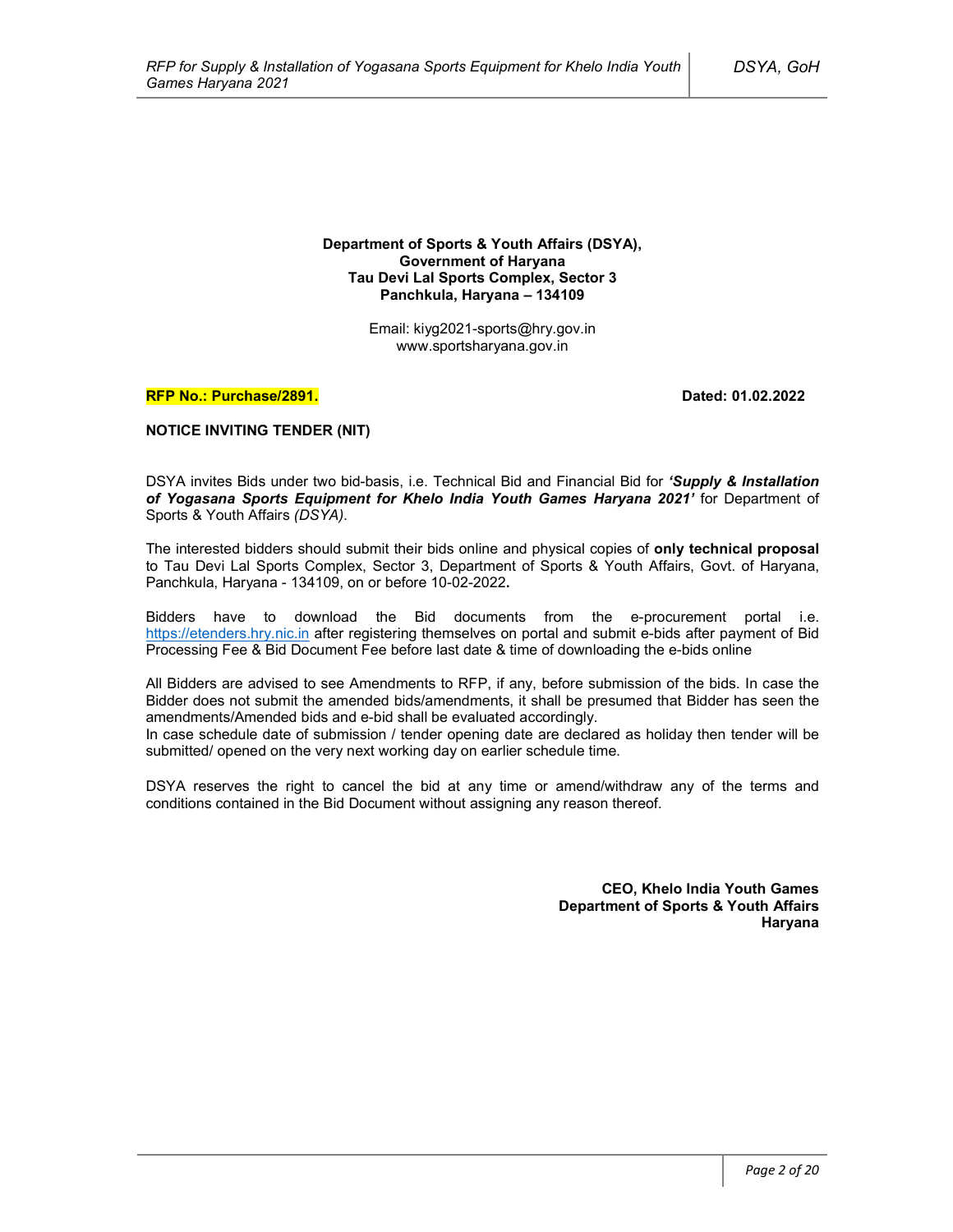### **1. DETAILED NOTICE INVITING E-TENDER**

e-Tender is invited in single stage two cover system i.e. Request for Technical Bid **(online Bid under Technical Envelope and hard copy submission with mentioning Page No)** and Request for Financial Bid (comprising of price bid Proposal under online available Commercial Envelope):

| Sr. No. | <b>Information</b>                                                 | <b>Details</b>                                                                                                                                                                                                                                                                                        |
|---------|--------------------------------------------------------------------|-------------------------------------------------------------------------------------------------------------------------------------------------------------------------------------------------------------------------------------------------------------------------------------------------------|
|         | Description of Goods                                               | Yogasana Sports Equipment (Annexure-I)                                                                                                                                                                                                                                                                |
| 2       | EMD (to be deposited online) *                                     | $10000/-$<br><b>Account Holder Name: Director,</b><br>Department of Sports & Youth Affairs<br><b>Bank Name: State Bank of India</b><br><b>Account No.: 39454876084</b><br><b>IFSC Code: SBIN0050969</b><br><b>MICR No.: 160002173</b><br>Validity period for the EMD will be up to<br>30th June, 2022 |
| 3       | Tender Document Fee*                                               | $2,000/-$                                                                                                                                                                                                                                                                                             |
| 4       | e-Service Fee (to be deposited online)                             | $1.000 + 18\%$ GST                                                                                                                                                                                                                                                                                    |
| 5       | Start Date & Time of Bid Preparation and<br>Submission             | 01.02.2022                                                                                                                                                                                                                                                                                            |
| 6       | Expiry Date & Time of bid for EMD<br>submission                    | 09.02.2022                                                                                                                                                                                                                                                                                            |
| 7       | Last date and time for submission of<br>proposals through e-Tender | 10.02.2022                                                                                                                                                                                                                                                                                            |

**Note: For relaxation of Tender Fee & EMD** Please refer "Haryana State Public Procurement Policy for MSME -2016" notified vide G.O.No.2/2/2016-4IBII (1) dated20-10-2016 and for Startups/first generation Entrepreneurs as notified vide G.O. No.2/2/2016-4IB-II dated 03.01.2019.

# **2. DATA SHEET**

| Sr. No.        | <b>Activity Description</b>                                                                                  | <b>Details</b>                                                                                                                    |
|----------------|--------------------------------------------------------------------------------------------------------------|-----------------------------------------------------------------------------------------------------------------------------------|
|                | RFP No. and Date of Availability of RFP                                                                      | RFP No.: Purchase/2891                                                                                                            |
|                |                                                                                                              | Date: 01.02.2022                                                                                                                  |
| $\overline{2}$ | Proposal Due Date                                                                                            | 10.02.2022                                                                                                                        |
| 3              | Technical Proposal Opening Date and<br>submission of hard copy of technical<br>proposal with proper binding. | 11.02.2022, 10.00 Hrs                                                                                                             |
| 4              | <b>Financial Proposal Opening</b>                                                                            | To be communicated later                                                                                                          |
| 5              | Letter of Award (LOA)                                                                                        | To be communicated later                                                                                                          |
| 6              | Office Address - Venue for opening and<br>evaluation of Bids                                                 | Department of Sports & Youth Affairs<br>Govt. of Haryana<br>Tau Devi Lal Sports Complex, Sector 3,<br>Panchkula, Haryana - 134109 |
| $\overline{7}$ | <b>Contact Details</b>                                                                                       | Contact Person:<br>Mr. Rajesh Kumar, Superintendent<br>Email id: kiyg2021-sports@hry.gov.in<br>Mobile No: +91 7717307781          |
| 8              | <b>Tender Documents on Website</b>                                                                           | URL for e-tender<br>https://etenders.hry.nic.in/nicgep/app<br>http://www.haryanasports.gov.in/                                    |
| 9              | Method of Selection                                                                                          | Pre-Qualification & L1                                                                                                            |
| 10             | <b>Bid Validity Period</b>                                                                                   | 90 days                                                                                                                           |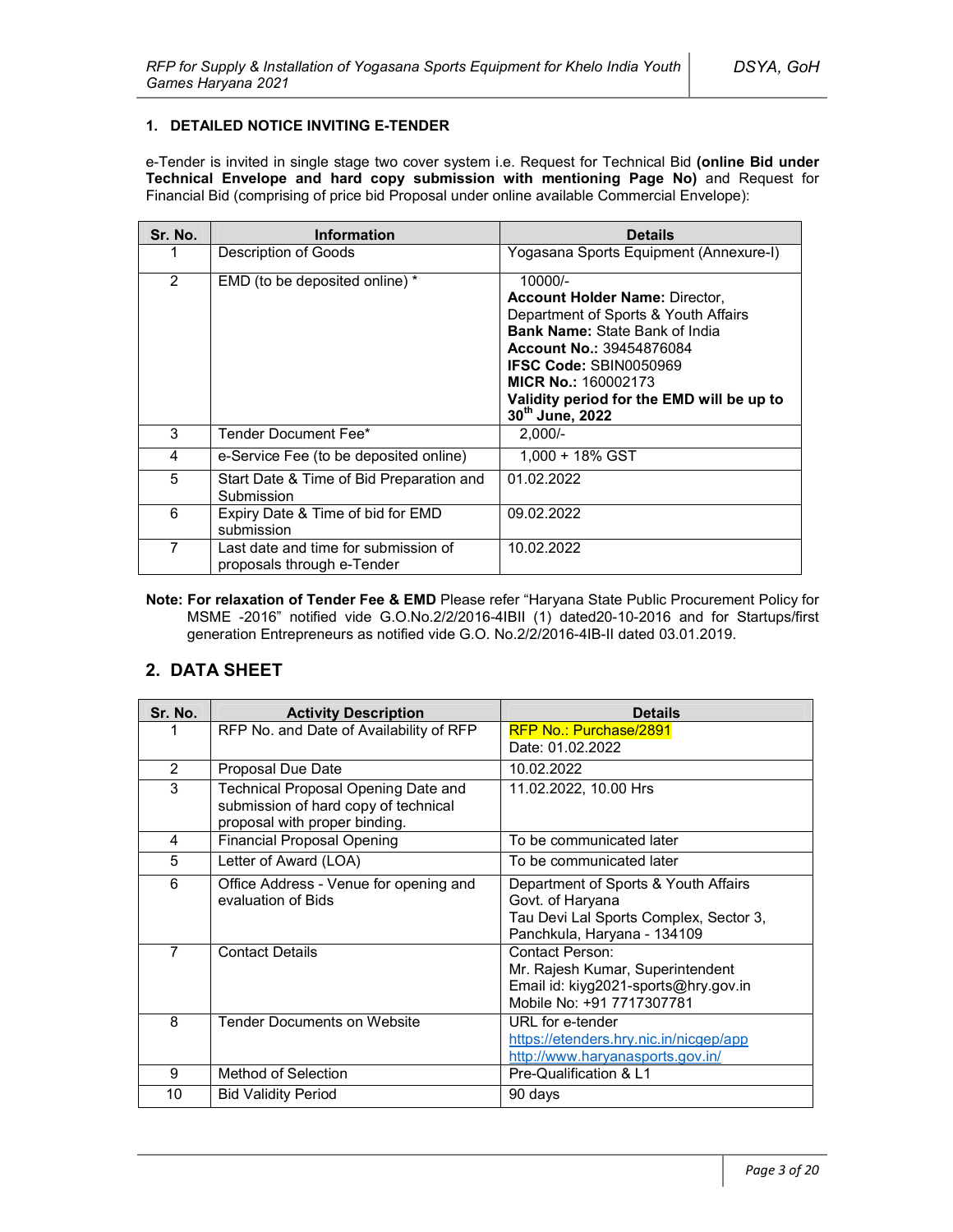# **A. Information to Bidders:**

#### **1. Instructions to bidder on Electronic Tendering System.**

Registration of bidders on e-Procurement Portal**,** Information about Digital Certificate, Instructions about Online Payment of Tender Document fee/e-Service Fee/Earnest Money, Important Instructions & Help manual for online bidding and other General issues option available on Home page of NIC e-procurement portal i.e https://etenders.hry.nic.in.

In case bidders need any clarifications or if training required to participate in online tenders they can contact office Timings of Help-desk support & Contract Details: -

The detail may be seen under "Contract US" option available on Home Page of NIC e-Procurement portal i.e https://etenders.hry.nic.in.

For support related to Haryana Tenders in addition to Helpdesk: -

In addition, for support related to Haryana Tenders in addition to helpdesk you may also contact to following: -

E - mail: eproc.nichry@yahoo.com Desk: 0172-2700275

**2.** Date and Time of making payment of tender fee, earnest money deposit (EMD) and eservice fee is as under:

|   | A Online submission of EMD, Tender fee & |  |
|---|------------------------------------------|--|
|   | e-Service Fee Option-1: Through Net      |  |
|   | <b>Banking and Debit card</b>            |  |
| в | Online submission of EMD                 |  |
|   | Option-2: Through RTGS/ NEFT-            |  |
|   | (In case of above, the bidder has to     |  |
|   | pay Tender fee & e-Service fee           |  |
|   | Through Net Banking and Debit card       |  |
|   | as per the given date & time schedule)   |  |

- **3.** As the Bids are to be submitted online and are required to be encrypted and digitally signed, the Bidders are advised to obtain Digital Signature Certificate (DSC) at the earliest. For obtaining Digital Certificate, the Bidders should visit NIC portal https://etenders.hry.nic.in/nicgep/app?page=DSCInfo&service=page
- **4.** The Bidders shall have to pay for the Tender Documents Fee, EMD Fees & e-Service Fee online by using the service of secure electronic payment gateway. The secure electronic payments gateway is an online interface between bidders and online payment authorization networks.
- **5.** The bidders must have Net Banking account in order to pay Tender Document Fee and e-Service Fee.
- **6. Payment of Tender Fee: -** The payment for the Tender Document Fee shall be made by the interested bidder online directly through Net Banking with the available Banks at e- GRAS e-Payment Gateway.
- **7. Payment of e-Service Fee: -** E-Service Fee payment shall be made separately by the interested bidders/ contractors online directly through Net Banking Account.
- **8. Payment of EMD: -** The payment of EMD can be made through Net Banking or RTGS/ NEFT as per details at Para-2 above. In this regard please refer to "Instructions to bidder on Electronic Tendering System.
- **9.** Intending bidders will be mandatorily required to sign-up online (create user account) on the website https://etenders.hry.nic.in to be eligible to participate in the e-Tender. In case the intended bidder fails to pay EMD fee under the stipulated time frame, he/she shall not be allowed to submit his/ her bids for the respective event/Tenders.
- **10.** In case of payment of EMD through RTGS/ NEFT, the interested bidders must remit the funds at least before **09.02.2022** and make payment via RTGS/NEFT to the beneficiary account number specified under the online generated challan. The intended bidder/ Agency thereafter will be able to successfully verify their payment online, and submit their bids on or before the expiry date & time of the respective events/ Tenders at https://etenders.hry.nic.in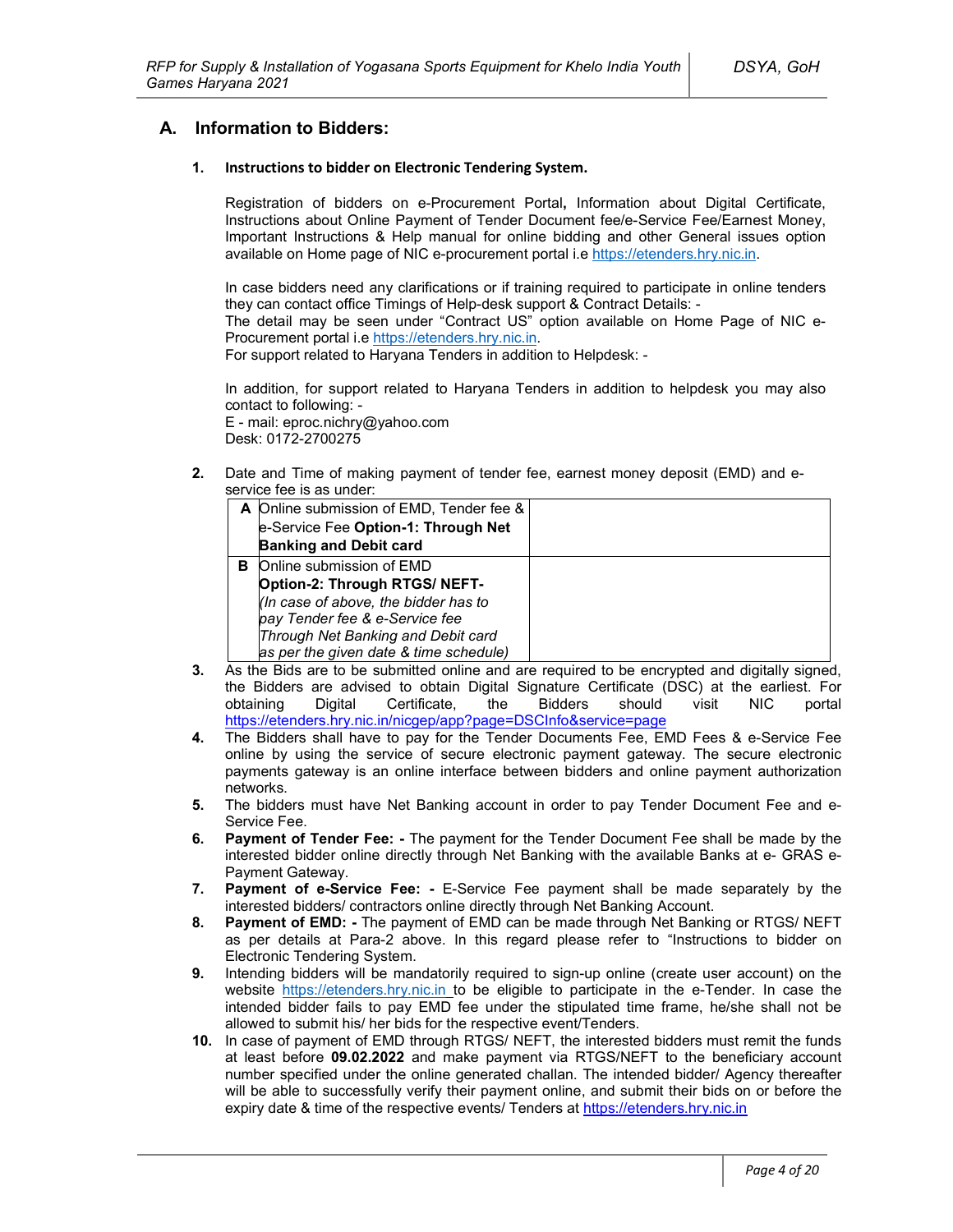- **11.** However, the details of the EMD, Tender document Fee & E Service Fee are required to be filled/ provided at the time of online Bid Preparation.
- **12.** Online Technical Envelope—Reference details of the Earnest Money Deposit, Tender Document Fee & e - Service Fee instrument and scanned copies of supporting documents and QR/technical criteria with proper index and page numbering on all the documents have to be provided as per **Annexure-A** of this document.
- **13.** If the tenders are cancelled or recalled on any grounds, the Tender Document Fee and e-Service Fee will not be refunded to the bidder.
- **14.** If any queries related to this RFP, Bidders can submit their queries only through the official email id kiyg2021-sports@hry.gov.in before 5.00PM on working days.

# **B. Brief Description of Procuring Sports Equipment / items:**

| Sr. No I | <b>Description</b>                                    | Quantity | <b>Place of Delivery</b>                                     |
|----------|-------------------------------------------------------|----------|--------------------------------------------------------------|
|          | Supply & installation of<br>Yogasana Sports Equipment | 3 Items  | Tau Devi Lal Sports Complex,<br>Sector-3, Panchkula, Haryana |

The detailed technical specifications/description of the above items are available at **Annexure-I** of this document. **Only mentioned brand will be acceptable.** 

# **C. Specific Terms & Condition/ Eligibility Criteria related to above items: -**

| 1.             | The Bidder must be a Single Business Entity for the<br>purpose of this Invitation for RFP Document, a business<br>entity shall mean a company registered in India under<br>the Companies ACT, 1956 or 2013 or a partnership firm<br>registered under The Limited Liability Partnership Act,<br>2008 or The Indian Partnership Act 1932.<br><b>JV/Consortium not Allowed.</b>                                                       | Certificate<br>Registration<br>of<br>Incorporation(s).                                                                                               |
|----------------|------------------------------------------------------------------------------------------------------------------------------------------------------------------------------------------------------------------------------------------------------------------------------------------------------------------------------------------------------------------------------------------------------------------------------------|------------------------------------------------------------------------------------------------------------------------------------------------------|
| 2 <sup>2</sup> | Average annual turnover of the Bidder in the last 3<br>years i.e. 2017-18, 2018-19 and 2019-20 must be at<br>01 Crore from sale of sports equipment/items &<br>least<br>Sports Apparel.                                                                                                                                                                                                                                            | Audited<br>Financial<br>Statements/Certificate<br>from<br>be<br>statutory<br>Auditor<br>should<br>submitted as per the enclosed<br>Annexure-'E'.     |
| 3.             | <b>Bidder</b><br>relevant<br>The<br>must<br>have<br>experience<br>in.<br>undertaking any three (03) similar* assignments in the<br>last seven (07) years (International/National level).<br>Note: *Supply and installation of sports equipment for<br>Central Government/State Government/ National Sports<br>Federation / State Sports Federation.                                                                                | Work Order/ Client Certificate/<br>Certificate<br>Completion<br>(Please)<br>provide a list of assignments<br>before attaching relevant evidence.     |
| 4 <sup>1</sup> | The Bidder should be in the business of sale of Sports<br>Equipment as Original equipment manufacturer (OEM)<br>for at least 05 Years as on March 31 <sup>st</sup> , 2021.<br><b>OR</b><br>In case the Bidder is not a manufacturer (OEM) then the<br>bidder should be an authorized supplier / dealer of the<br>manufacturer and in business of supplying sports<br>equipment for more than one (01) year as on March<br>31,2021. | Proof of OEM / Authorisation<br>Certificate<br>clearly<br>specified)<br>(with<br>period<br>should be submitted as per the<br>enclosed Annexure- 'C'. |
| 5.             | The equipment should be supplied to Tau Devi Lal sports complex, Sector-3, Panchkula,                                                                                                                                                                                                                                                                                                                                              |                                                                                                                                                      |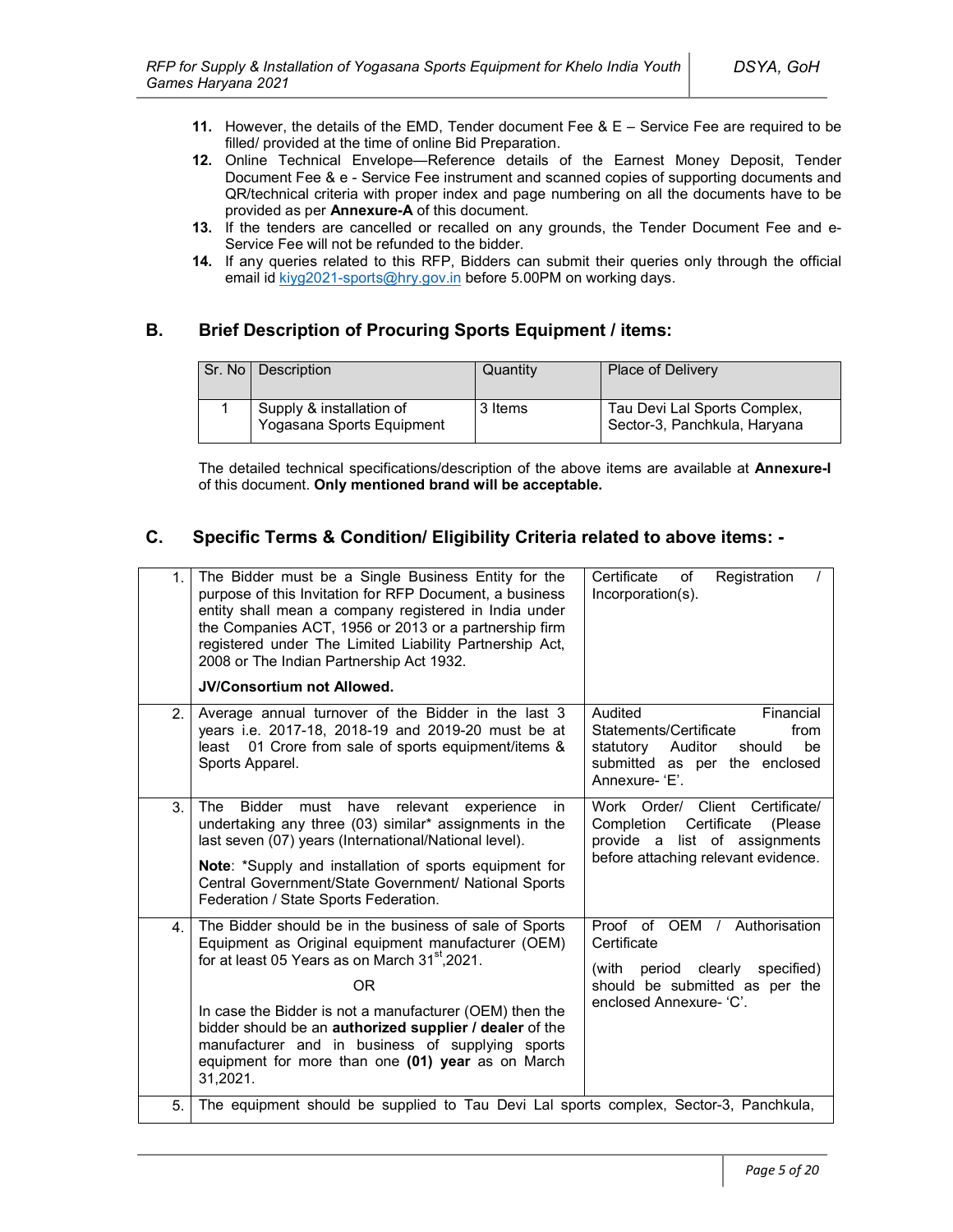|      | Haryana.                                                                                                                                                                                                                                                                                                                                                                                                                                                                                        |                                                                              |
|------|-------------------------------------------------------------------------------------------------------------------------------------------------------------------------------------------------------------------------------------------------------------------------------------------------------------------------------------------------------------------------------------------------------------------------------------------------------------------------------------------------|------------------------------------------------------------------------------|
| 6.   | The suppliers are required to submit the detail of sports equipment/items as per Annexure-II.<br>The intending supplier shall also have to mention, the detailed specifications, name of<br>manufacturer/make, model of the article and has to enclose the catalogue in PDF format with<br>image/ pictures of the material offered, for which the rates are quoted as per the below format.                                                                                                     |                                                                              |
|      | Item No                                                                                                                                                                                                                                                                                                                                                                                                                                                                                         |                                                                              |
|      | Name of the Item                                                                                                                                                                                                                                                                                                                                                                                                                                                                                |                                                                              |
|      | Offered Make & Model                                                                                                                                                                                                                                                                                                                                                                                                                                                                            |                                                                              |
|      | Specification<br>Compliance<br><b>NIT</b><br>as<br>per<br>(Yes/No)                                                                                                                                                                                                                                                                                                                                                                                                                              |                                                                              |
|      | Offered item with Original Images                                                                                                                                                                                                                                                                                                                                                                                                                                                               |                                                                              |
|      | Above format should be proper in one page for each item. The photocopies/ Xerox /fax of<br>these documents will not be considered. In absence of the above original documents, the<br>item(s) offered will not be considered. The preference will be given to the items bearing ISI/ISO<br>/quality control make for the sports material & goods.                                                                                                                                               |                                                                              |
|      | In case of doubt in material, supplied by the firm/bidder, the expenditure incurred on getting the<br>material tested will be borne by the bidder. If, even after approval, information / facts submitted<br>by the Bidder are found misleading / incorrect etc., DSYAGOH reserves the right to reject the<br>tender for the current / future supply or may impose penalties as deemed fit. Non-compliance<br>of any of the terms & conditions of the tender will also warrant above penalties. |                                                                              |
| 7.   | The intending supplier should quote the rates inclusive of all expenses, charges, taxes, duties,<br>transportation, packing and forwarding, insurance etc. inclusive of all applicable taxes and<br>freight charges for Tau Devi Lal sports complex, Sector-3, Panchkula, Haryana. Rate quoted<br>shall also include Supply, Installation, and Commissioning & On-site training for operation of<br>equipment. The financial must be submitted in the bidder's letter head with seal and sign.  |                                                                              |
| 8.   | The minimum warranty/guarantee period shall be of two (2) years for equipment/ items. Not<br>applicable for the Items which are subject to non-warranty. However, DSYA will verify whether<br>the quoted equipment's/items are falling under warranty or non-warranty. Decision of the<br>DSYA will be final in this regard. Any period over and above the minimum period mentioned<br>shall also be accepted.                                                                                  |                                                                              |
| 9.   | For<br>transportation, insurance etc. of the equipment from the port of entry in the country to the<br>consignee's place shall be sole responsibility of the supplier and its agent. These are to be<br>shown separately in the price bid. However, for custom duty exemption wherever applicable for<br>import of sports equipment/goods KIYG, 2021 secretariat will apply to the appropriate<br>authority. The seller and his agent should liaison the claim for exemption of Custom Duty.    | imported equipment if supplied directly from foreign): The custom clearance, |
|      | 10. Technical specification of the sports equipment used in competitions should be as per rule of<br>the International / National Federation/Association of concerned disciplines.                                                                                                                                                                                                                                                                                                              |                                                                              |
| 11 I | DSYAGOH will be legally competent to cancel the supply order and also to take any other<br>action against the supplier including imposing any penalty during or till the final execution of<br>the supply, in case the supplier is ever found to have committed any fraud against DSYAGOH<br>in supplying the material or indulged in any other malpractices thereof causing any financial<br>losses during contract period.                                                                    |                                                                              |
|      | 12. The bidders will give a self-attested declaration on Rs 100/- stamp paper that the quality and<br>brand of sports equipment used in competitions and quoted in the tender are correct and as<br>per rule of International/National/Associations of concerned disciplines. In case of any defect,<br>DSYAGOH may impose penalty as deemed fit and will have the right to make recovery from<br>security or any pending bills or and take any legal action as deemed fit.                     |                                                                              |
|      | 13. The Bidder must submit information with supporting documents as specified in Annexure III.                                                                                                                                                                                                                                                                                                                                                                                                  |                                                                              |
|      | 14. DSYAGOH considering, past performance of the tenderer, reserves the right to reject any                                                                                                                                                                                                                                                                                                                                                                                                     |                                                                              |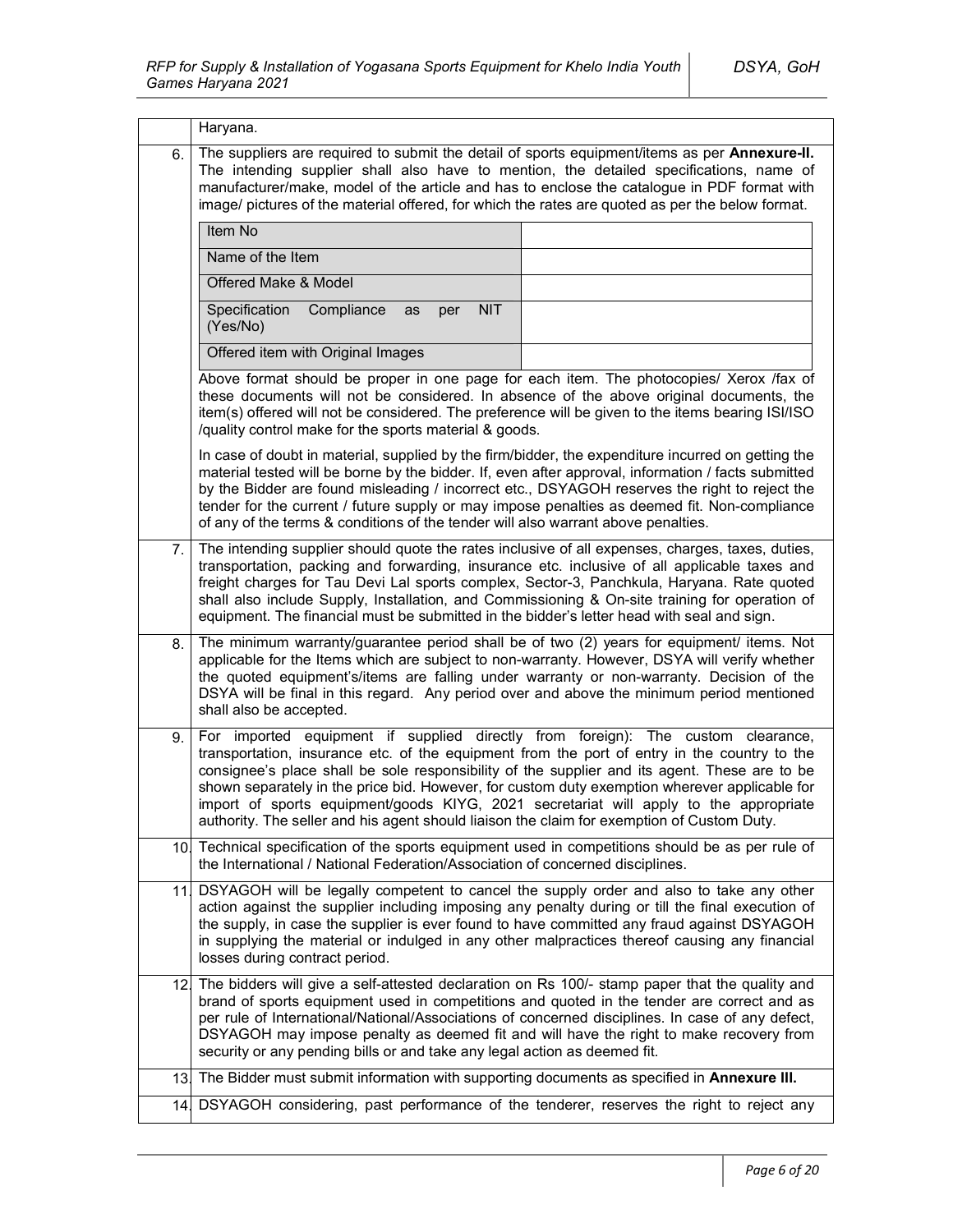|                 | tender.                                                                                                                                                                                                                                                                                                                                                                                                                                                                                                                                                                                                                                                                                                                                                                                                                                                                                                                                           |  |
|-----------------|---------------------------------------------------------------------------------------------------------------------------------------------------------------------------------------------------------------------------------------------------------------------------------------------------------------------------------------------------------------------------------------------------------------------------------------------------------------------------------------------------------------------------------------------------------------------------------------------------------------------------------------------------------------------------------------------------------------------------------------------------------------------------------------------------------------------------------------------------------------------------------------------------------------------------------------------------|--|
| 15.             | In case, any dispute arises in regard to the tender, the decision of the DSYAGOH will be final<br>and binding.                                                                                                                                                                                                                                                                                                                                                                                                                                                                                                                                                                                                                                                                                                                                                                                                                                    |  |
| 16.             | In case of litigation, the courts at Panchkula only will have jurisdiction for deciding case<br>according to Indian law in force.                                                                                                                                                                                                                                                                                                                                                                                                                                                                                                                                                                                                                                                                                                                                                                                                                 |  |
| 17.             | The technical bids will be opened first and financial bids of only those bidders shall be opened<br>whose Technical bids are accepted by the competent authority.                                                                                                                                                                                                                                                                                                                                                                                                                                                                                                                                                                                                                                                                                                                                                                                 |  |
| 18.             | It must be noted that this is just an enguiry and does not amount to any commitment on the<br>part of DSYAGOH to order any products offered. The decision of DSYAGOH in this regard<br>would be final and be entirely, at its discretion.                                                                                                                                                                                                                                                                                                                                                                                                                                                                                                                                                                                                                                                                                                         |  |
| 19 <sub>1</sub> | The supplier shall not dispatch the ordered material after expiry of the delivery period. The<br>supplier shall apply to DSYAGOH for extension of delivery period and obtain approval before<br>dispatch. In case the supplier dispatches the goods late, without obtaining an approval for<br>extension, it would be doing so at its own risk and no claim for payment for such supply and /<br>or any other expense related to such supply shall lie against DSYAGOH.                                                                                                                                                                                                                                                                                                                                                                                                                                                                           |  |
|                 | 20. The supplies received, if not found as per specification of tendered items, are liable to be<br>rejected                                                                                                                                                                                                                                                                                                                                                                                                                                                                                                                                                                                                                                                                                                                                                                                                                                      |  |
| 21              | Supply will be made in full quantity within the stipulated time and at place indicated in the<br>supply order.                                                                                                                                                                                                                                                                                                                                                                                                                                                                                                                                                                                                                                                                                                                                                                                                                                    |  |
|                 | 22 Software up-gradation, if any, during the Guarantee/Warranty shall be provided by the Supplier<br>free of cost.                                                                                                                                                                                                                                                                                                                                                                                                                                                                                                                                                                                                                                                                                                                                                                                                                                |  |
| 23.             | Delivery period: - The delivery of the store is required in full quantity within 21 days from the<br>date of issue of supply order.                                                                                                                                                                                                                                                                                                                                                                                                                                                                                                                                                                                                                                                                                                                                                                                                               |  |
| 24.             | Payments terms: - Hundred percent (100%) payment of the contract price subject to recoveries<br>/ liquidated damages/shortages etc., if any, shall be paid on receipt and inspection of goods in<br>good condition (including installation & commissioning) and upon submission of the following<br>documents:<br>Suppliers certificate that the amount shown in the invoice are correct in terms of the<br>İ.<br>contract and that all terms and conditions of the contract have been complied with;<br>Four copies of Supplier's invoice showing contract number, goods description, quantity,<br>ii.<br>unit price and total amount;<br>Acceptance Certificate, in original issued by the authorized representative of the<br>iii.<br>consignee;<br>Two copies of Packing list identifying contents of each lot;<br>iv.<br>Insurance certificate;<br>V.<br>Warranty Certificate (Wherever Applicable)<br>vi.<br>vii.<br>Certificate of origin. |  |

**Note**: The format of the Technical Bid/ Index for the Technical Bid Documents will be as per **Annexure-A** of this document and the bidders are requested to upload their Technical Bids on the Portal with index as provided in **Annexure-A.**

**In case of non-submission of required Eligibility Documents as at Annexure-A, the bid of the firm will not be considered and no further chance will be given for the submission of these documents. However, clarification, if any, of already submitted documents maybe obtained in case required as per the rules.**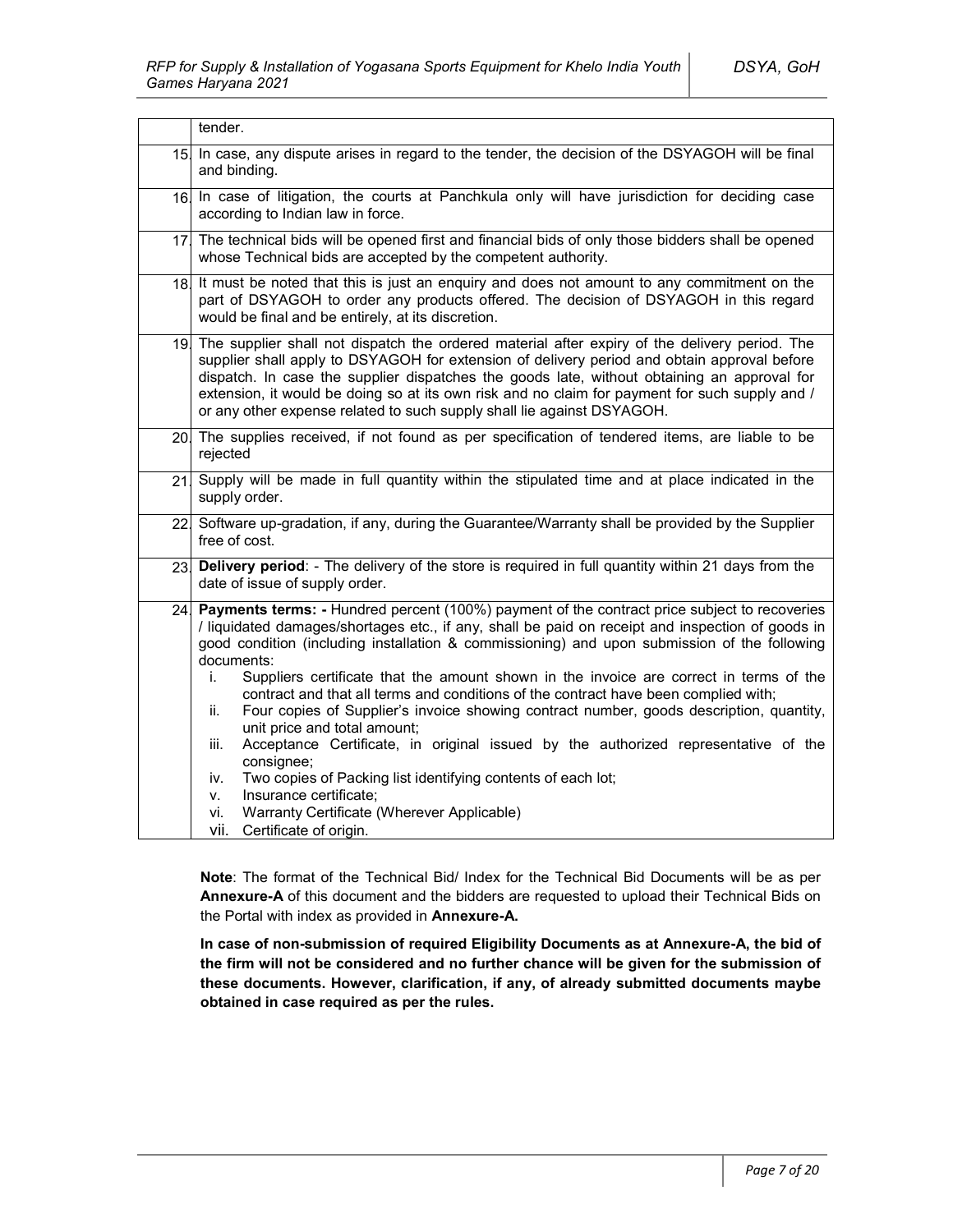**D. Standard Terms and Conditions** (wherever applicable these terms & conditions will overrule the specific terms and conditions as at Para 'C' above): -

### **1. EMD: -**

The firms are required to deposit Earnest Money as indicated above failing which the tenders are liable to be rejected. Manufacturing Micro & Small Enterprises (MSEs) of the State, Startups/ First Generation Entrepreneurs of the State, Central or Haryana Public Sector Enterprises and "approved sources" as declared by the Industries Department, Haryana, are exempt from the deposit of EMD.

#### **2. Performance Security:**

The successful Tenderer/Bidder shall be required to deposit Performance Security Deposit within 14 days of issuance of LOA as under: -

| Sr. | <b>Type of Firm/Enterprises</b>               | <b>Value of Performance Security</b>                                              |
|-----|-----------------------------------------------|-----------------------------------------------------------------------------------|
| No. |                                               | <b>Deposit</b>                                                                    |
| ł1  | Haryana based firms: -                        |                                                                                   |
|     | (i)<br>Enterprises (MSEs)                     | Haryana Based Micro and Small (i) @0.2% of the value of contract                  |
|     | (ii) Haryana based other firms<br>enterprises | (ii) @2% of the value of contract                                                 |
| 2   | Other States/ UTs based firms                 | @ 3% of the value of contract                                                     |
|     |                                               | # Haryana based MSEs will be eligible for performance security deposit @ 0.2% who |
|     |                                               | have filed SSL Certificate/FM Part-II/IIdvog Aadhaar Memorandum (IIAM)/IIdvam I   |

*have filed SSI Certificate/EM Part-II/Udyog Aadhaar Memorandum (UAM)/Udyam Registration in Haryana and who participate directly in the tendered/quoted items and offering to supply the entire* Work/Supply Order by their enterprise*.*

The conditions governing the above may kindly be seen in the notification dated 14.12.2020.

The performance security in excess of the EMD already deposited can be submitted in the shape of Demand Draft/Call Deposit Receipt/Banker's Cheque or in the shape of equivalent Bank Guarantee of any scheduled bank with branch in Panchkula. The performance security shall be returned after the successful completion of the warranty period.

In case of Bank Guarantee, the successful bidder shall furnish the performance security for the required amount (as per the above table) valid up to 180 days beyond the warranty period and further revalidating till the warranty in case of replacement during warranty period.

#### **3. Price Fall Clause:**

Price Fall Clause is that the price quoted in the tender/quotation or approved in the Rate Contract for the stores shall not exceed in any way the lowest price at which the tenderer quote for the supply the stores of identical description to Central / State Government Institutions/Undertakings/any other person during the delivery period/currency period of the rate contract. If, at any time during the delivery period/currency period, the successful tenderer reduces the rates/sale price of the quoted stores to any person at the price lower than the price chargeable under the supply order/ rate contract, the tenderers should forthwith notify such reduction and inform this office and the price payable under the supply order/contract for the stores supplied after the date of coming into force of such reduction of the rates shall stand correspondingly reduced to that level. The successful tenderers shall promptly notify the reduction of rates to this office as well as to the concerned Indenting Officer/ Consignees. The tenderer shall also give a certificate on their bills that the rates charged by them are not in any way higher to those quoted by them to the Central and other State Government etc., during the corresponding period. The Indenting Officer shall be required to ensure that requisite certificate is given by the concerned firm on the bills before releasing their payments.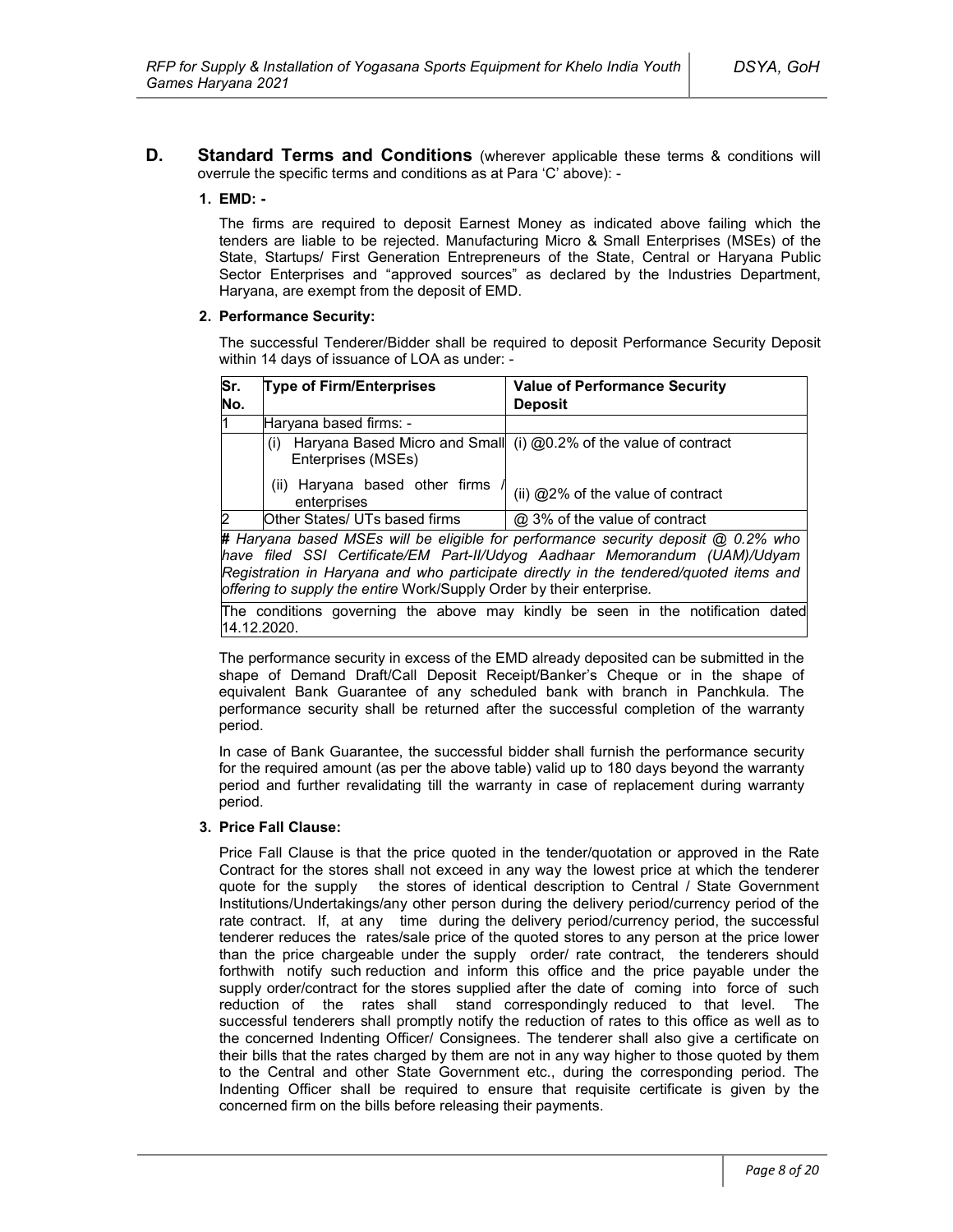- **4. Penalty to firm on Delay in delivery:** Should the contractor fail to deliver or dispatch any consignment within the period prescribed for such delivery or dispatch stipulated in the supply order, the delayed consignment will be subject to 2% penalty per consignment per month recoverable on the value of the stores supplied.
- **5.** The bidders are required to quote the basic rates, the delivery/ transportation costs/ applicable GST and duties etc., and the place of billing for the supply of stores clearly and separately. The bidders are required to intimate the place of billing.

#### **6. Penalty Clause for Department/ Govt. Agencies for delay in Payment**

Delay in payments to the suppliers beyond the stipulated credit period indicated in the supply order, unless supported by cogent reasons and approved by a higher authority, will attract penal interest on the defaulting amount @ Rs. 25/- per rupees one lakh per day of delay beyond the stipulated credit period.

#### **7. Negotiation of Rates**

Regarding negotiations of rates, policy issued by the State Government vide G.O. No.2/2/2010-4-IB-II dated 18.06.2013, G.O. No.2/2/2010-4-IB-II dated 16.06.2014, G.O. No.2/2/2010-4-IB-II dated 09.02.2015 will be applicable.

#### **8. Concession to MSMEs of State:**

The State Government has notified "Haryana State Public Procurement Policy for MSME - 2016" which will be applicable in respect of concessions to Haryana based MSMEs and KVIs. For claiming the relevant concession/s like Tender Fee, Earnest Money Deposit (EMD), Turnover, Exemption in respect of Past Performance & Experience, Purchase Preference and Performance Security, the bidders are required to submit the documentary proof from Government authorities showing that they come under Haryana based manufacturing MSME/KVI units as the case may be e.g. **\***Entrepreneurs Memoranda in Haryana in bidder's name and further subject to fulfilment of eligibility criteria as provided in the said Policy of 2016.

**\*Note:-** To claim the concessions/benefits under the above policy, the bidder is required to submit SSI Certificate/Manufacturing Entrepreneurs Memorandum (part-II) issued by the Industries Department Haryana in respect of the quoted item / Udhyog Aadhaar Memorandum (UAM)/Udhyam Registration of Haryana based manufacturing enterprises in respect of the quoted item *(Ref. Industries & Commerce Department Haryana Memo No.TS/DS&D/11389-A Dated 03.07.2018)* and further subject to fulfilment of eligibility criteria as provided in the said Policy of 2016 and amendments from time to time

#### **9. Concession/benefits to Startups/First Generation Entrepreneurs of State:**

The State Government has notified "Concession/benefits in Public Procurement to Startups/First Generation Entrepreneurs of State" which will be applicable in respect of concessions to Startups/First Generation Entrepreneurs of State. For claiming the relevant concession/s like Tender Fee, Earnest Money Deposit (EMD), Turnover, Exemption in respect of Past Performance & Experience, Purchase Preference and Performance Security, the bidders are required to submit the documentary proof as per the said policy.

**10.** In case of evidence of cartel formation by the bidder(s), the EMD is liable to be forfeited along with other actions as are permissible to Government like filing complaints with the Competition Commission of India and/ or other appropriate forums.

#### **11. Purchase Preferences for approved Sources**

The DSYA Haryana, reserves the right to allow purchase preference to the approved sources, including Central or Haryana State Public Sector Undertakings/Enterprises, provided that such approved source takes part in the bidding process and the quoted prices of the approved source is within 10% of the lowest acceptable price, other things being equal. However, such purchase preference would be available to the approved source only at the lowest acceptable price.

**12. Preference to Make in India: -** The public procurement in the State in reference to "Preference to make in India" shall be governed by Govt. Order No.02/08/2020-4IB-II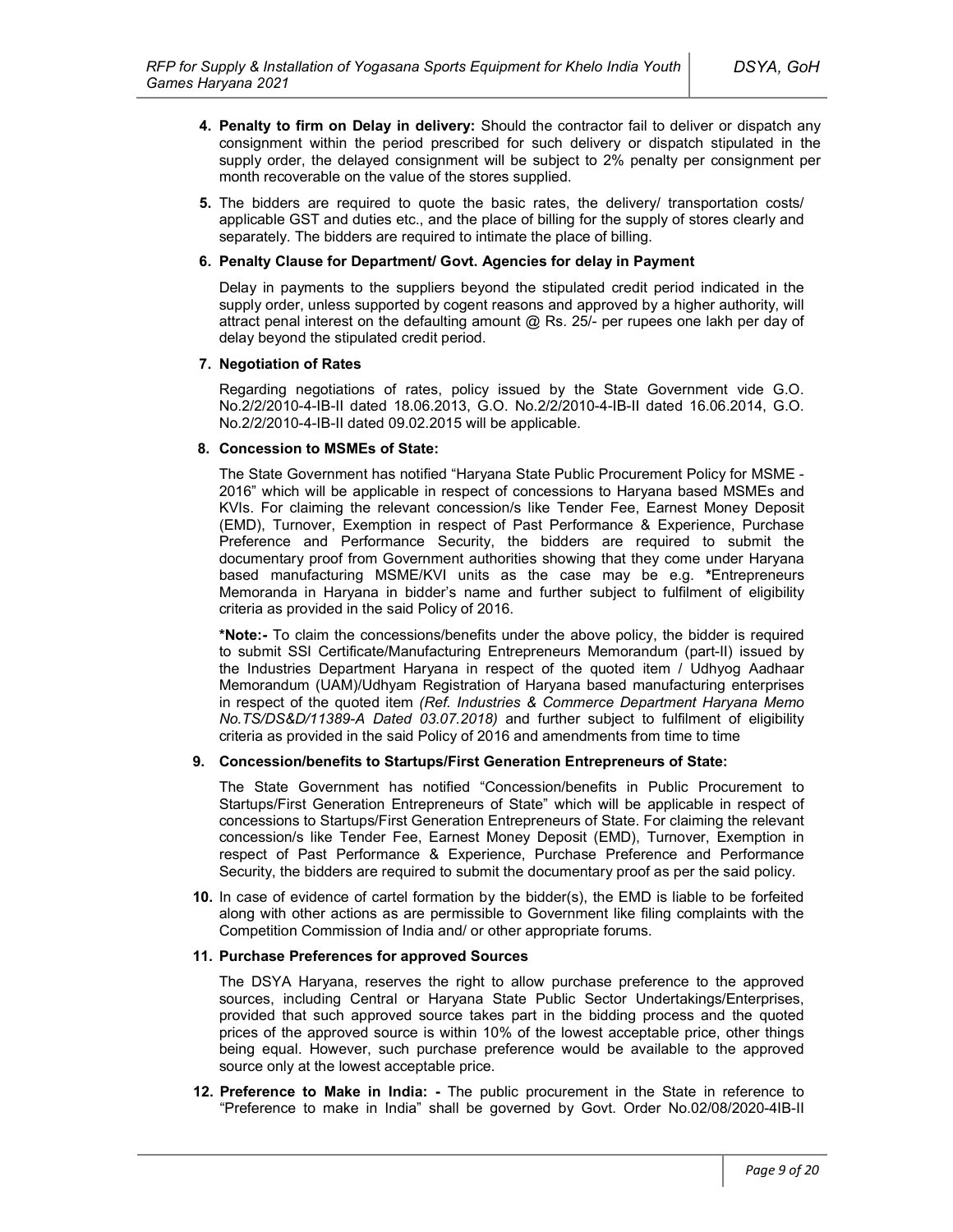dated 18.11.202 or as amended from time to time in this regard)

**13. Restriction in Public procurement from bidders of certain Countries: -** The restriction on procurement from bidders from a Country or Countries on grounds of Defense of India or matters directly or indirectly related thereto including National Security shall be governed by Govt. Order No.02/09/2020-4IB-II dated 10.12.2020 or as amended from time to time in this regard).

#### **14. Penalty clause for rejected samples/ material offered by the Bidder:**

In case, the material offered for inspection by the firm fails to meet the specifications stipulated in NIT/Order/Contract and the samples are rejected by the Inspecting Committee, the Indenting Department will have the right to levy a penalty at 0.1% of the total order value. In case, the material offered for inspection fails during the 2nd inspection also, the Indenting Department will have the right to increase the penalty to 0.25% of the total order value. In case, the material offered fails during the 3rd and final inspection also, the firm will be liable for penal action including forfeiture of security, risk purchase, debarring/ blacklisting in future, and no further opportunity for inspection would be provided to the supplier firm.

#### **15. Grievance Redressal Mechanism for dealing with the representations/ complaints/ letters of the participating bidders/ firms:**

A time bound Grievance Redressal Mechanism for dealing with the representations/ complaints/ letters of the participating bidders/ firms in the tendering process in the State Public Procurement will be governed by State Government Policy. All the bidders/ firms who want to make any representation/ complaint against any issue related to their technical scrutiny of the bids may do the same within 5 working days (up to 05:00 P.M. of the Fifth Working day) of the date of issue of letter/ intimation regarding their **As per NIT/ Not as per NIT status.** They have to ensure that their communication is delivered/ reached within 5 working days and delay in postal will not be counted as a valid reason. No representation/ complaint in whatsoever manner from the bidders/ firms will be entertained after the opening of Financial Bid.

**16. Blacklisting**: - The firm should not be blacklisted/debarred either in Government Departments/Agencies in State of Haryana or Central Government Departments/Agencies etc. as on the date of submission of the bid in the present tender. Declaration for the same should be submitted as per the enclosed Annexure- 'D'.

#### **17. Arbitration Clause**

In the case of dispute arising upon or in relation to or in connection with the contract between the Employer and the Supplier, which has not been settled amicably, any party can refer the dispute for Arbitration under The Arbitration and Conciliation Act, 1996. Such disputes shall be referred to an Arbitral Tribunal consisting of 3 (three) arbitrators, one each to be appointed by the Employer and the Supplier, the third arbitrator shall be chosen by the two arbitrators so appointed by the parties and shall act as Presiding Arbitrator. In case of failure of the two arbitrators, appointed by the parties to reach a consensus regarding the appointment of the third arbitrator within a period of 30 days from the date of appointment of the two arbitrators, the Presiding arbitrator shall be appointed by the Principal Secretary to Government of Haryana, Department of Sports & Youth Affairs, Chandigarh. The Arbitration and Conciliation Act, 1996 and any statutory modification or re-enactment thereof, shall apply to these arbitration proceedings.

Arbitration proceedings shall be held in India at Panchkula, Haryana and the language of the arbitration proceedings and that of all documents and communications between the parties shall be English.

#### **18. Jurisdiction**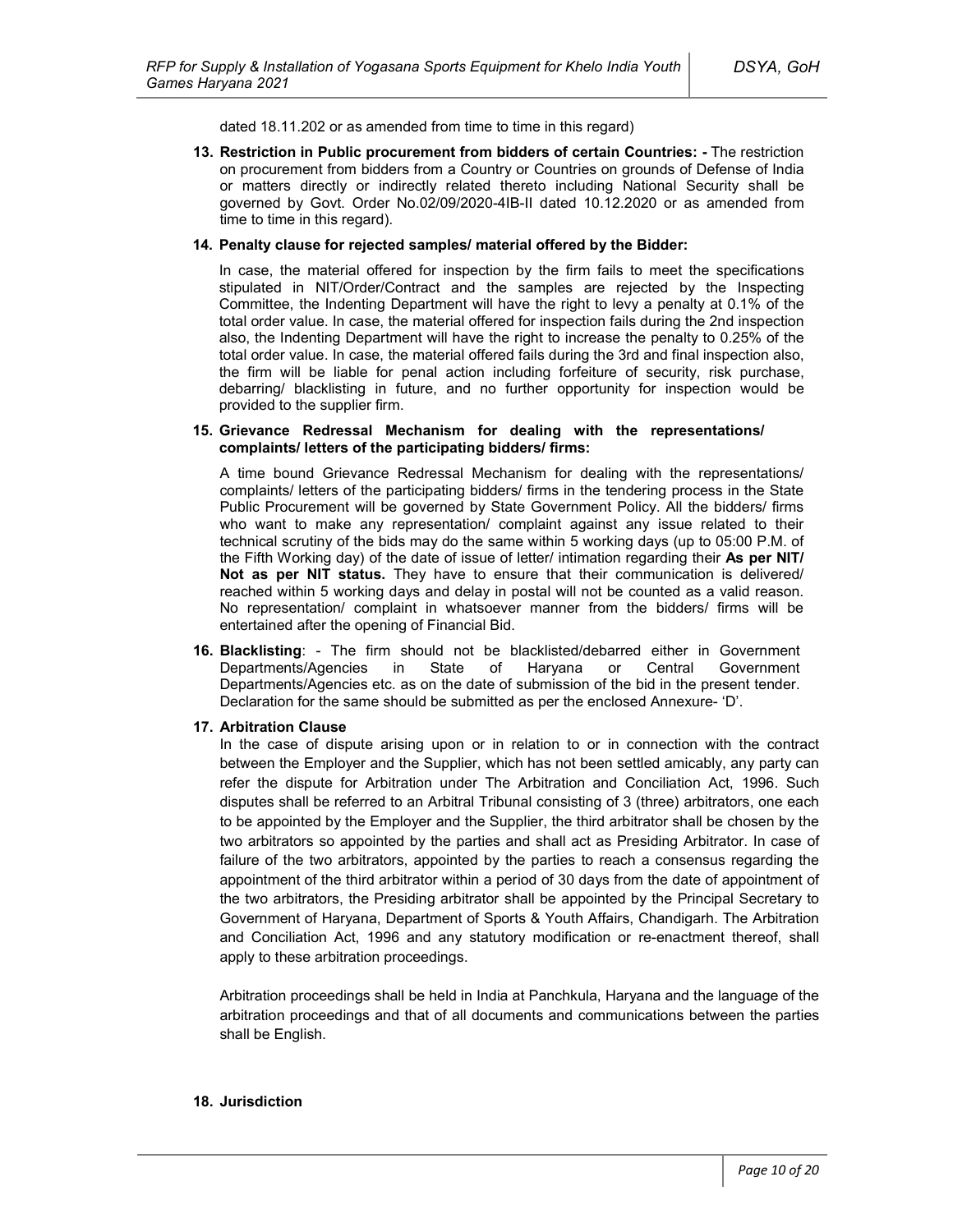All disputes will be settled within the jurisdiction of the Head Quarters of Director, DSYA, Haryana at Panchkula.

### **E. OTHER TERMS AND CONDITIONS**

- 1. The firms are required to mention bifurcation of their rates showing the detail of Basic Rates, GST, Duties etc. in their bid. In case, the supplies are delayed by the firm beyond the stipulated delivery period & there has been any upward revision in the rates of GST/ Duties ON THE CONTRACTED ITEM, no such increase will be allowed. However, if there has been any reduction in GST/Duties, the same will be availed. No variation in GST/ Duties on raw material will be applicable.
- 2. All documents to be submitted by the tenderers with their offer should be self-attested in case the same are copies of original documents.
- 3. The Earnest money of the tenderers will be forfeited to Govt. account and blacklisting/ debarring besides other penal action, if they withdraw their offer/ rates or modify the terms & conditions of the same at any time during the validity of their offer before acceptance.
- 4. The authorized dealer should submit authority letter of their manufacturer, to quote the rates on their behalf failing which tender is liable to be rejected.
- 5. When manufacturer as well as its dealer/s both quote the rates in the same purchase case, then for the purpose of distribution of order, they will be considered as one offer & the order/rate contract will be placed on that firm only which has quoted lower rates among such offers & the offer is as per NIT.
- 6. The Bid i.e. Technical Bid as well as Financial Bid is to be submitted online on web portal https://etenders.hry.nic.in/nicgep/app. The Technical Bids uploaded on the portal should have proper indexing and page numbering on all the documents forming the Technical bid. Any supporting documents if required is to be submitted in online mode only along with their Technical Bids by due date and time.
- 7. The Financial bid/s of only those bidders/ items will be opened who qualify on the basis of their Technical Bids and wherever required approval of samples. The date & time of opening of the Financial bids will be intimated in the due course. The financial must be submitted in the bidder's letter head with seal and sign.
- 8. The offer without prescribed Earnest Money, Tender Fee & E-Service fee is liable to be summarily rejected. The deficiency in the remaining documents and tender requirement can be made subject to the decision by DSYA, Panchkula, Haryana
- 9. The quantity of Stores can be increased or decreased.
- 10. Notwithstanding anything contained in the Tender, DSYA reserves the right to accept or reject any Bid, and to cancel the bid process and reject the Tender, at any time, without thereby incurring any liability to the affected Bidder or Bidders and without any obligation to inform the participating/affected Bidder (s) the reason for such decision.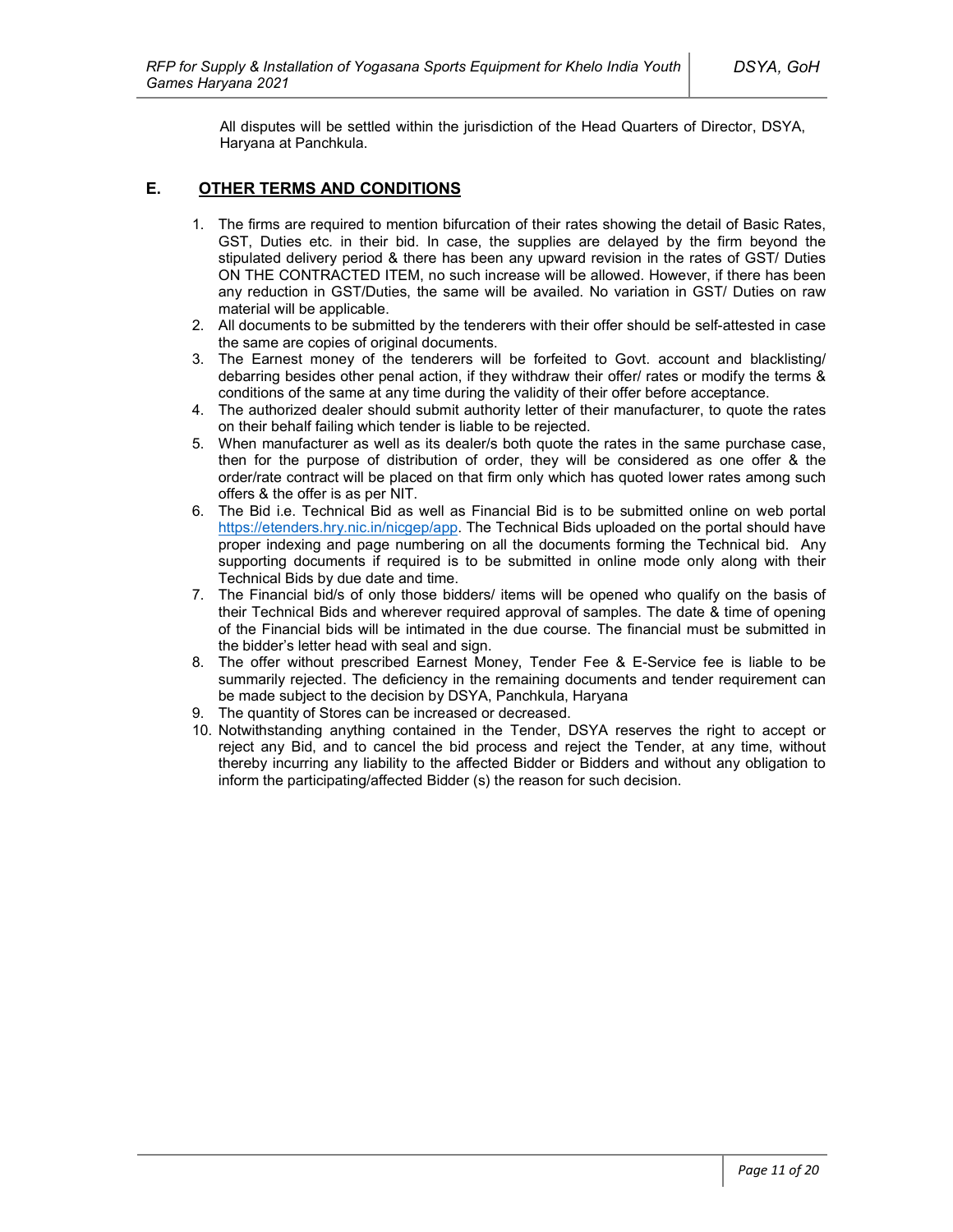### **Annexure-'A'**

### **Technical Bid format/Index for the Technical Bid documents**

| Sr.<br>No.              | Name of the document                                                                                                                                                                                                                                                                                                                                                                                                                                                    | <b>Status</b><br>of <sub>1</sub><br>submission<br>(Yes/No) | Page Number as per<br>numbering given to the<br>technical<br>bid<br>documents<br>uploaded<br>on the portal |
|-------------------------|-------------------------------------------------------------------------------------------------------------------------------------------------------------------------------------------------------------------------------------------------------------------------------------------------------------------------------------------------------------------------------------------------------------------------------------------------------------------------|------------------------------------------------------------|------------------------------------------------------------------------------------------------------------|
| $\mathbf{1}$            | All the documents submitted by the bidder as part of<br>its Technical Bid are attested by the signing authority<br>of the bidder.                                                                                                                                                                                                                                                                                                                                       | Yes/No                                                     |                                                                                                            |
| $\overline{2}$          | An undertaking by the bidding firm in reference to<br>acceptance of all the terms & conditions and<br>specifications.                                                                                                                                                                                                                                                                                                                                                   | Yes/No                                                     |                                                                                                            |
| 3                       | Bidder should submit documents as per condition<br>No. $C(1)$ of the NIT.                                                                                                                                                                                                                                                                                                                                                                                               | Yes/No                                                     |                                                                                                            |
| $\overline{\mathbf{4}}$ | In respect of condition no. D (16) of the NIT Affidavit<br>on Non-Judicial Stamp Paper duly certified by the<br>Notary stating that the firm [name of the Firm] has<br>blacklisted/debarred<br>either<br>never<br>been<br>in.<br>Government Department/Agencies in State<br>οf<br>Haryana<br>Central<br>Government<br><b>or</b><br>Department/Agencies etc. as on the date of<br>submission of the bid in the present tender. Please<br>refer Annexure- 'D' of the NIT. | Yes/No                                                     |                                                                                                            |
| 5                       | In respect of condition No. C (2) of the NIT Average<br>annual turnover of the Bidder from sale of sports<br>apparel and equipment/items in the last 3 years i.e.<br>2017-18, 2018-19 and 2019-20 must be at least 01<br>Crore. Bidder is required to submit valid Turnover<br>Certificate for last 3 Financial Years duly certified by<br>CA as per the enclosed Annexure- 'E' of the NIT.                                                                             | Yes/No                                                     |                                                                                                            |
| 6                       | Bidder should submit documents as per condition<br>No. C (3) of the NIT.                                                                                                                                                                                                                                                                                                                                                                                                | Yes/No                                                     |                                                                                                            |
| $\overline{7}$          | Bidder should submit documents as per condition<br>No. $C(4)$ of the NIT.                                                                                                                                                                                                                                                                                                                                                                                               | Yes/No                                                     |                                                                                                            |
| 8                       | Bidder should submit all the required details as per<br>Condition as at Sr. No. C (6) of the NIT.                                                                                                                                                                                                                                                                                                                                                                       | Yes/No                                                     |                                                                                                            |
| 9                       | Bidder should submit certificate as per condition No.<br>$C(7)$ of the NIT.                                                                                                                                                                                                                                                                                                                                                                                             | Yes/No                                                     |                                                                                                            |
| 10                      | Bidder should submit the warranty certificate as per<br>condition No. C (8) of the NIT.                                                                                                                                                                                                                                                                                                                                                                                 | Yes/No                                                     |                                                                                                            |
| 11                      | Bidder should submit certificate as per condition No.<br>$C(9)$ of the NIT.                                                                                                                                                                                                                                                                                                                                                                                             | Yes/No                                                     |                                                                                                            |
| 12                      | In respect of Condition as at Sr. No. C (10) of the<br>NIT-the bidder is required to submit certificate that<br>the technical specification of the sports equipment<br>used in competitions should be as per rule of the<br>International / National Federation/Association of<br>concerned disciplines.                                                                                                                                                                | Yes/No                                                     |                                                                                                            |
| 13                      | Bidder should submit self-attested declaration on Rs.<br>100/- stamp paper as per Condition as at Sr. No. C<br>$(12)$ of the NIT.                                                                                                                                                                                                                                                                                                                                       | Yes/No                                                     |                                                                                                            |
| 14                      | In respect of Condition as at Sr. No. C (13) of the                                                                                                                                                                                                                                                                                                                                                                                                                     | Yes/No                                                     |                                                                                                            |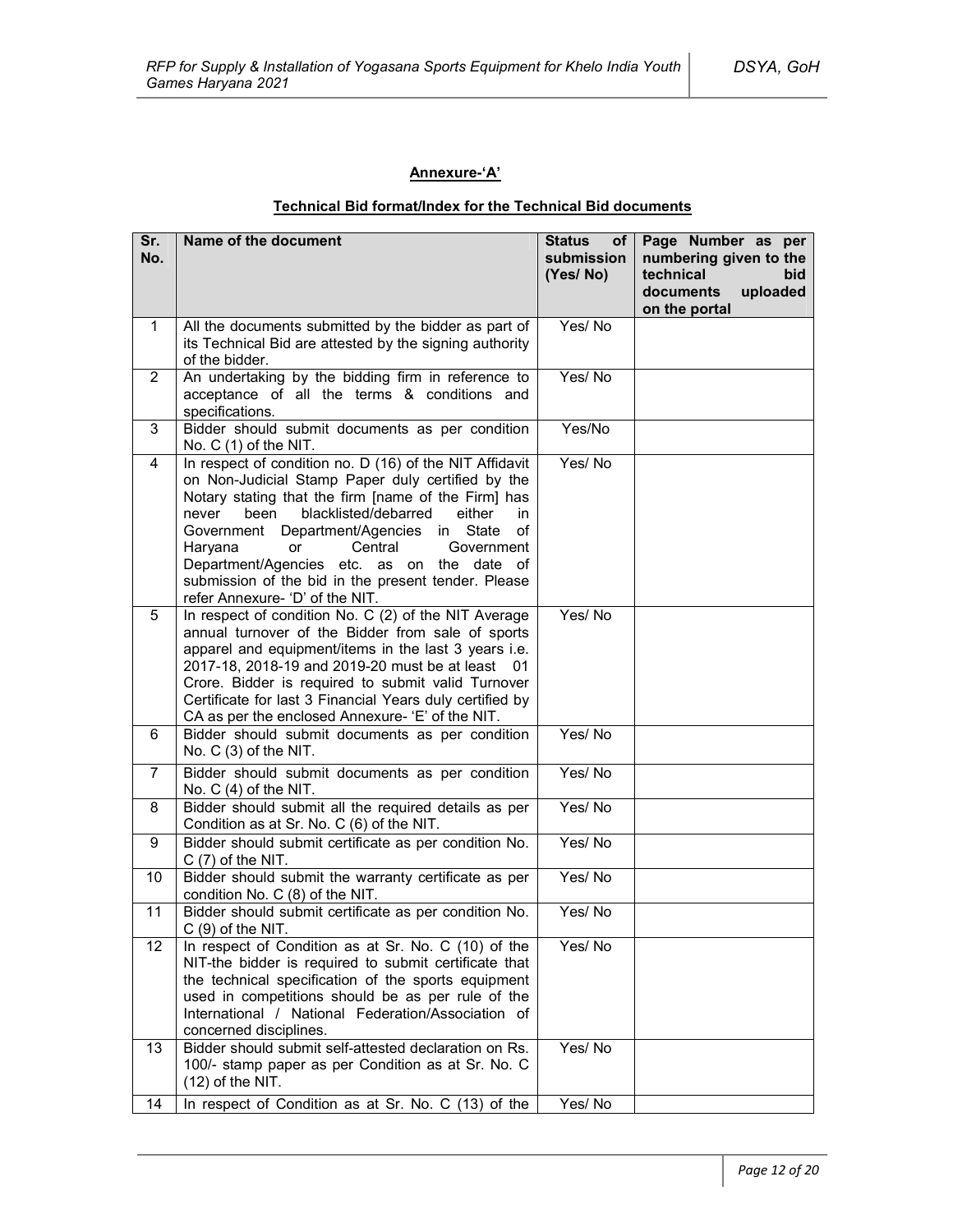|    | NIT- The bidder must submit information with<br>supporting documents as specified in Annexure-III. |         |  |
|----|----------------------------------------------------------------------------------------------------|---------|--|
| 15 | Bidder should submit undertaking as per condition<br>No. $C(22)$ of the NIT.                       | Yes/ No |  |
| 16 | Bidder should provide Copy of valid<br><b>GST</b>                                                  | Yes/No  |  |
|    | Registration Certificate.                                                                          |         |  |
| 17 | Acceptance of Delivery Period as per NIT.                                                          | Yes/ No |  |
| 18 | Acceptance of Payment terms as per NIT.                                                            | Yes/ No |  |
| 19 | All uploaded documents are properly numbered and                                                   | Yes/No  |  |
|    | in sequence.                                                                                       |         |  |
| 20 | Tender submission letter submitted                                                                 | Yes/No  |  |
| 21 | PDF Catalogue as per Annexure II                                                                   | Yes /No |  |

**Important:** -\* **In case the Technical Documents are uploaded on the portal without proper page numbering, the Tendering Department will be within its right to cancel the bid of the said firm.**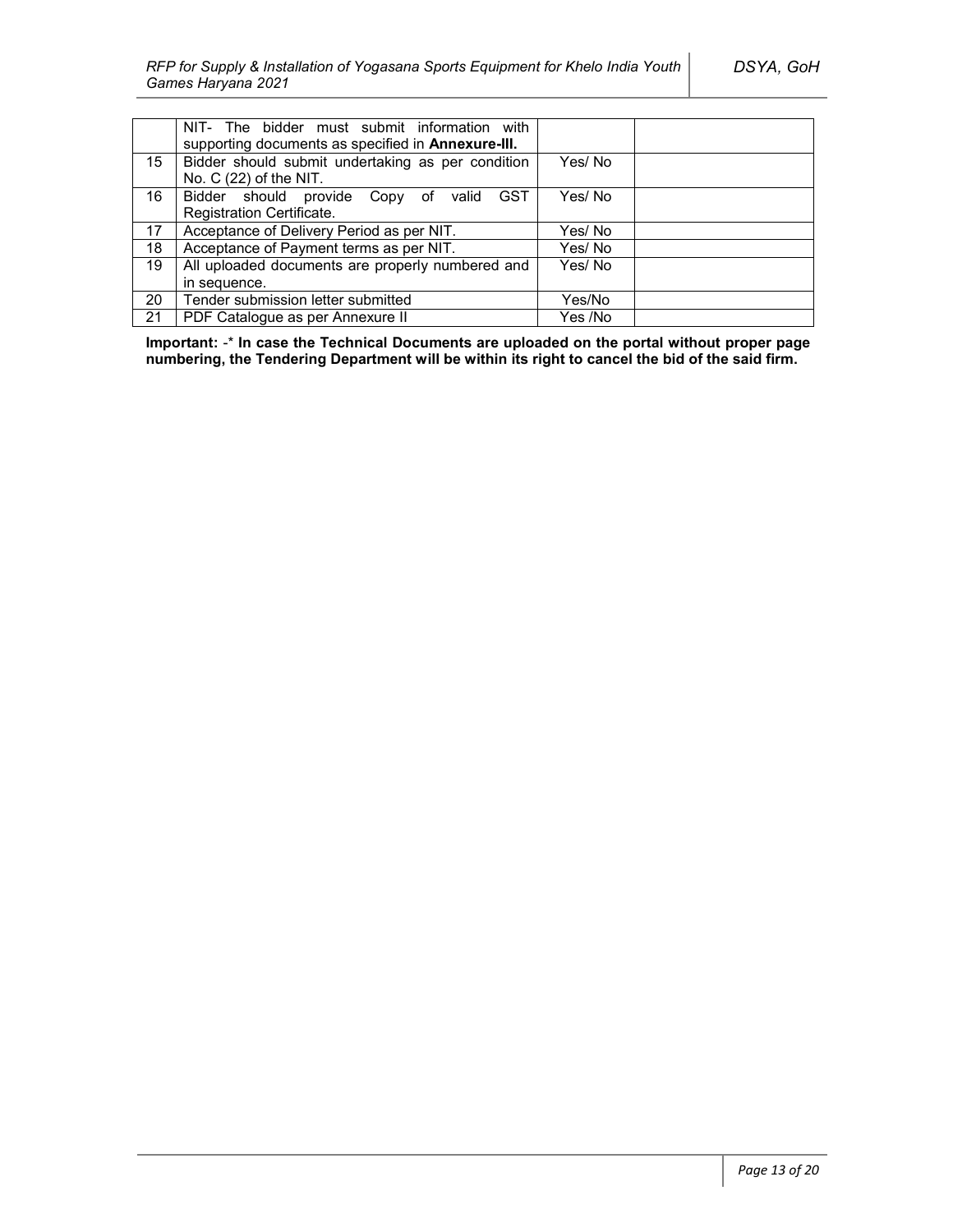### **Annexure-'B'**

#### **Tender Submission Letter**

To

CEO, Khelo India Youth Games, Department of Sports & Youth Affairs (DSYA), Government of Haryana Tau Devi Lal Sports Complex, Sector 3, Panchkula, Haryana – 134109

Sub: 'Supply & Installation of Yogasana Sports Equipment for Khelo India Youth Games Haryana-2021'

Ref: RFP No. .................................................

I/ We, the undersigned, offer to provide the above services to DSYA. We are hereby submitting our bid, in a sealed envelope.

I/We, hereby declare that:

- (a) We are enclosing and submitting herewith our Bid, with the details as per the requirements of the tender, for your evaluation and consideration.
- (b) I/We have read carefully the terms and conditions of the tender document attached hereto and hereby agree to abide by the said terms and conditions.
- (c) The bid is unconditional.
- (d) I/We undertake that documents submitted are genuine/authentic and nothing material has been concealed. I/We understand that the contract is liable to be cancelled, if it is found to be having obtained, through fraudulent means/concealment of information.
- (e) We shall make available to the DSYA any additional information it may find necessary or require to clarify, supplement or authenticate the Bid.
- (f) Until a formal agreement is prepared and executed, acceptance of this tender document shall constitute a binding contract between DSYA and us subject to the modifications, as may be mutually agreed to, between DSYA and us.
- (g) We agree to keep this bid valid for acceptance for a period of ninety (90) days from the date of opening the bid.

We understand that the DSYA is not bound to accept any tender that the DSYA receives.

Yours faithfully,

Authorized Signatory (with Name, Designation, Contact no. and Seal) *Note: On the Letterhead of the Bidder.*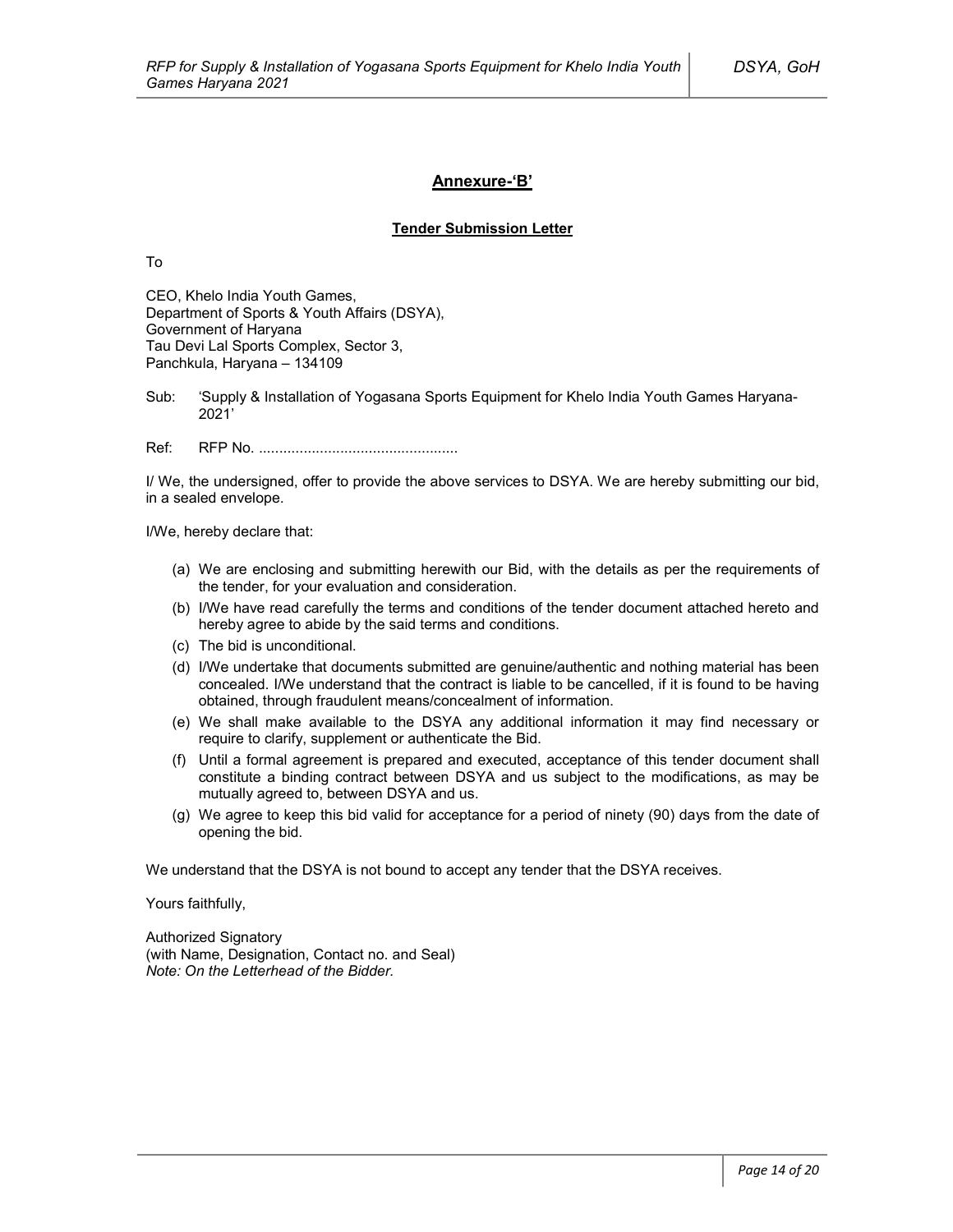### **Annexure- 'C'**

#### **MAF (Manufacturer Authorization Form)**

Date: Ref Number:

To

CEO, Khelo India Youth Games, Department of Sports & Youth Affairs, Govt. of Haryana, Tau Devi Lal Sports Complex, Sector 3, Panchkula, Haryana - 134109

- Sub: 'Supply & Installation of Yogasana Sports Equipment for Khelo India Youth Games-2021, Haryana'
- Ref: RFP No. .................................................

Dear Sir,

We authorize M/s ………………, to offer their quotation, negotiate and conclude the contract with you against the above invitation for offer.

We hereby extend our full guarantee and warranty as per terms and conditions of the and/or the contract for the equipment and services offered against this invitation for offer by the M/s ……………., **<Full address>**. We hereby commit to the terms and conditions and will not withdraw our commitments during the process and/or the period of contract. As OEM, if the successful bidder is unable to perform services as per contract, OEM shall offer maintenance services or designate another agency as per /contract for equipment offered and shall be responsible for execution of contract and shall be eligible to receive payments as per payment schedule

Yours Faithfully, (Signature of the Bidder)

Name Designation Seal<sup>1</sup> Date<sup>.</sup> Business Address: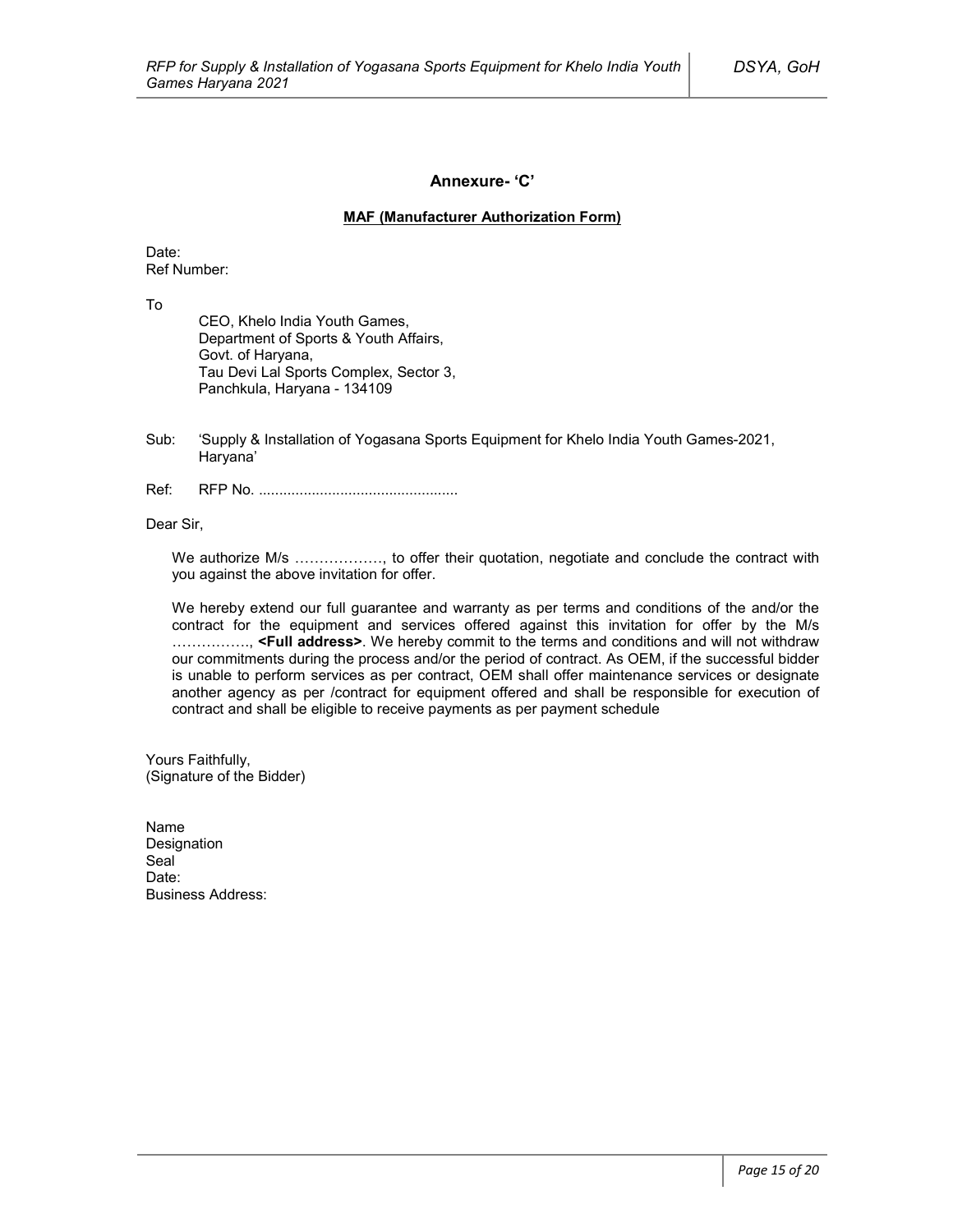### **Annexure-'D'**

### **Performa for Affidavit**

*(on non-judicial stamp paper of Rs. 100/-)*

I \_\_\_\_\_\_\_\_\_\_\_ Proprietor/Director/Partner of the firm M/s.\_\_\_\_\_ do hereby solemnly affirm that our firm M/s.\_\_\_\_\_ has never been blacklisted/debarred either in Government Departments/Agencies in State of Haryana or Central Government Departments/Agencies etc. as on the date of submission of the bid in the present tender.

……………………………………………

Name of the Bidder ……………………………………………

Signature of the Authorised Signatory

…………………………………………… Name of the Authorised Signatory

| Place: |  |
|--------|--|
| Date:  |  |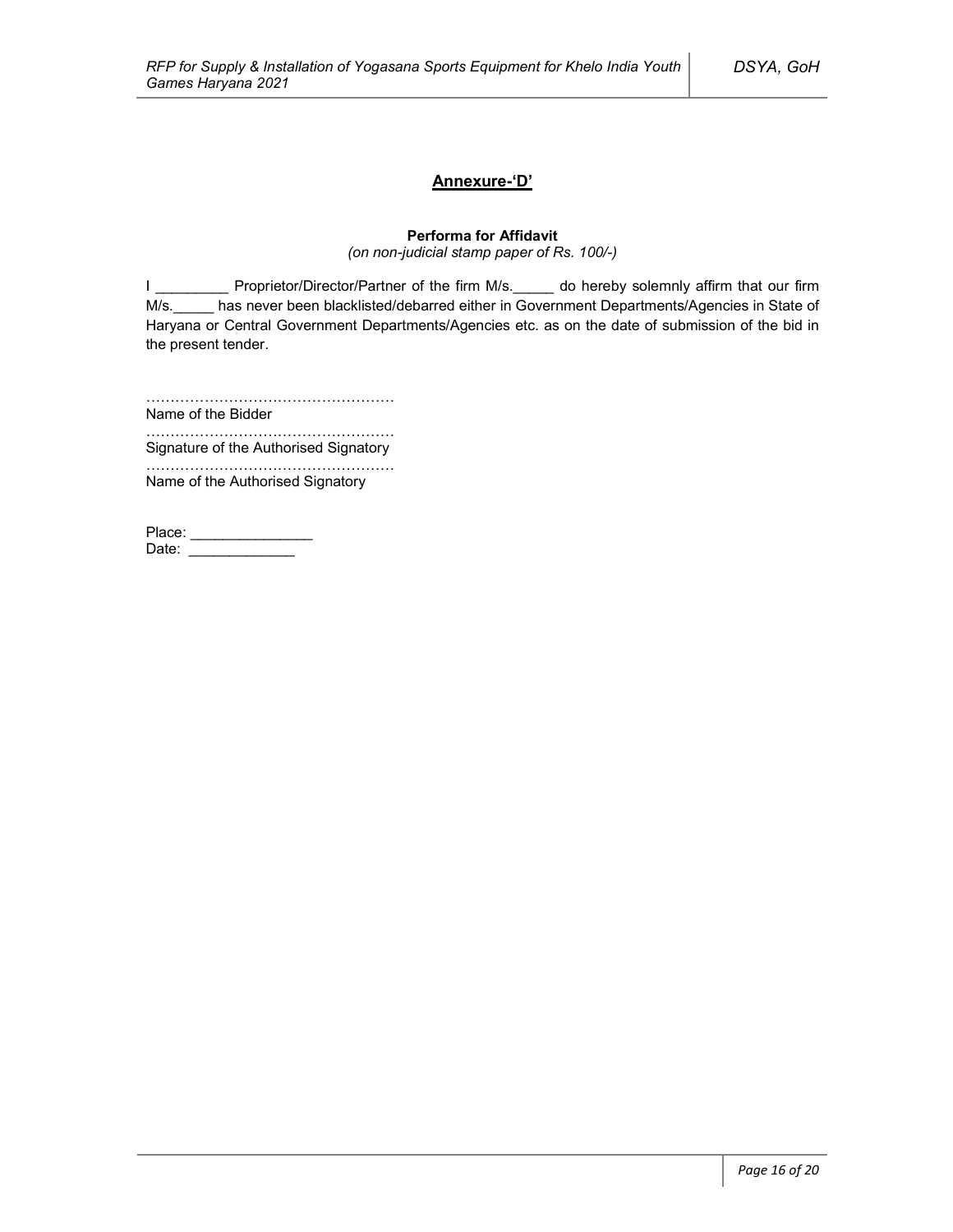### **Annexure-'E'**

### **Format for Financial Capacity**

| <b>Financial Year</b> | <b>Annual Turnover</b> |
|-----------------------|------------------------|
| 2017-18               |                        |
| 2018-19               |                        |
| 2019-20               |                        |

**Note:** All figures quoted above shall be substantiated by attaching the copy of Audited Annual Reports or a certificate from a Chartered Accountant.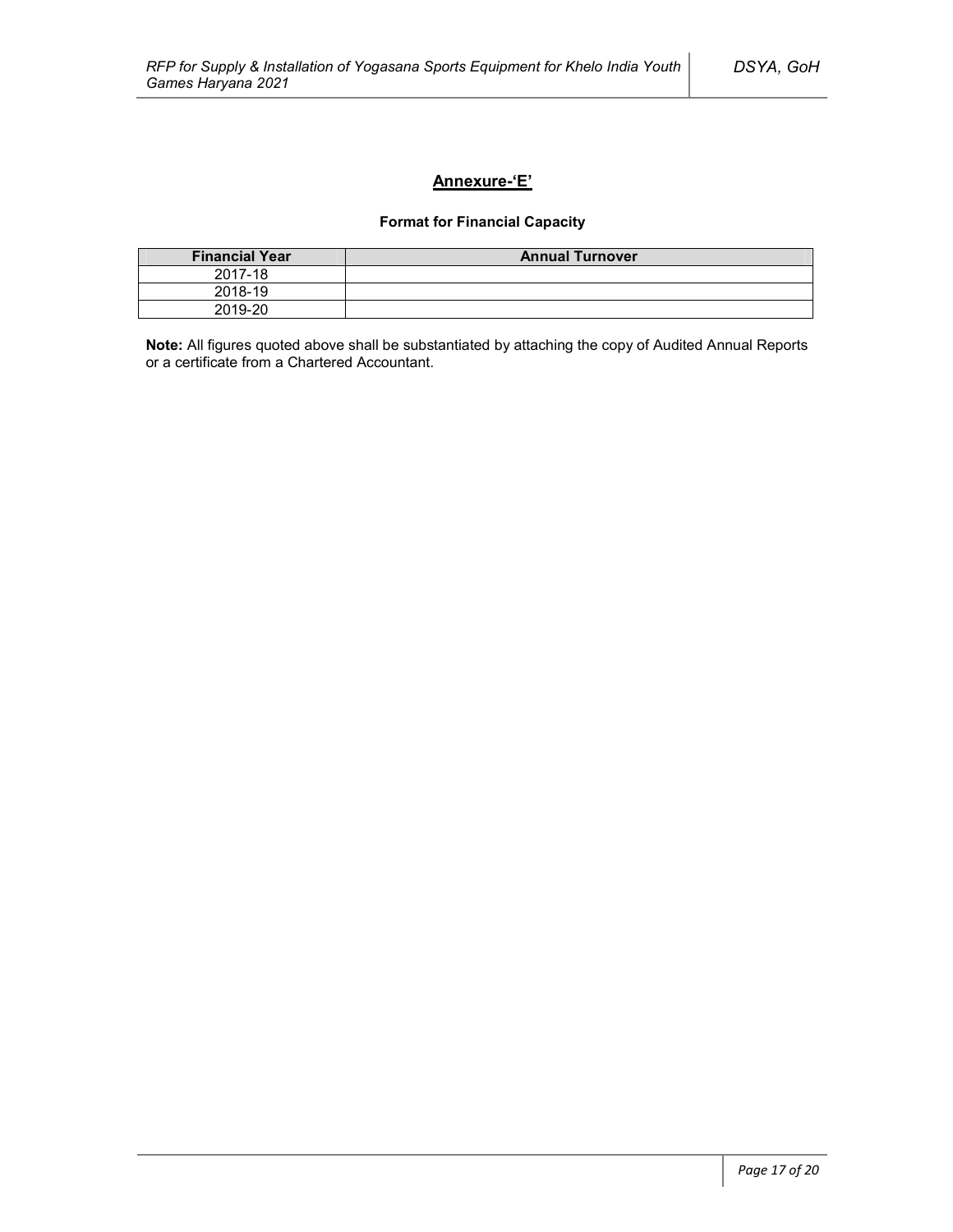### **ANNEXURE- 'I'**

### **ITEM WISE DETAILED SPECIFICATIONS & QUANTITY**

**Sports Discipline: Yogasana**

| <b>Sr No</b>  | <b>Item Description</b>         | <b>Item Specification</b>                                                                                                                        | <b>Required Brand</b>                                                 | Quantity |
|---------------|---------------------------------|--------------------------------------------------------------------------------------------------------------------------------------------------|-----------------------------------------------------------------------|----------|
|               | Yoga Mats                       | High Quality, length X Breadth=<br>3x7ft, Thickness 10 mm;                                                                                       | EVA / Eco-friendly /<br>ESS KAY Sports /<br>Decathlon comfort<br>yoga | 50       |
| $\mathcal{P}$ | Artistic Yoga Mat<br>1x1Per mtr | <b>High Quality Inter Locking Synthetic</b><br>Mats: Colour Dark Blue, Length X<br>Breadth = 1X1 Per mtr, Thickness 10<br>mm; (one Pc) (144 Pcs) | EVA / Eco-friendly /<br>ESS KAY Sports /<br>Decathlon comfort<br>yoga |          |
| 3             | Yogasana mat<br>4x4Per mtr      | <b>High Quality Inter Locking Synthetic</b><br>Mats Colour Dark Blue, Length X<br>Breadth = 1X1 Per mtr, Thickness 10<br>mm (one pc)             | EVA / Eco-friendly /<br>ESS KAY Sports /<br>Decathlon comfort<br>yoga |          |

**Note:** Bidders are requested to quote exactly the required specifications and brands which are mentioned above. Quoted items other than the above-mentioned specifications and brands will not be considered.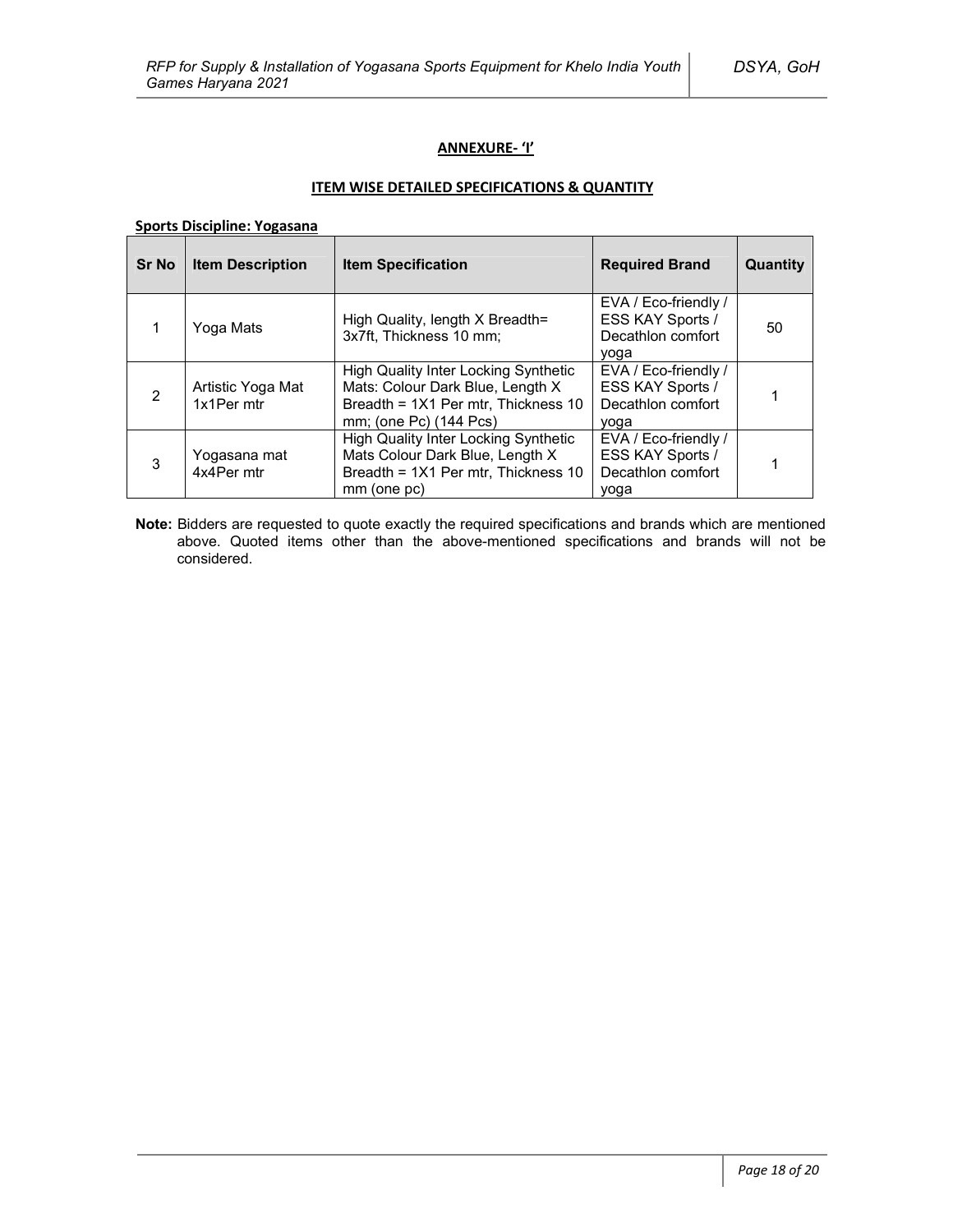### **ANNEXURE- 'II'**

### **COMPLIANCE STATEMENT:**

# **Sports Discipline: Yogasana**

| <b>Sr No</b> | <b>Item Description</b>      | Compliance<br><b>Specifications</b><br>(Yes/No) | <b>Offer Brand</b><br>(Make/Model) | <b>Remarks</b><br>(If Any) |
|--------------|------------------------------|-------------------------------------------------|------------------------------------|----------------------------|
| 1            | Yoga Mats                    |                                                 |                                    |                            |
| 2            | Artistic Yoga Mat 1x1Per mtr |                                                 |                                    |                            |
| 3            | Yogasana mat 4x4Per mtr      |                                                 |                                    |                            |